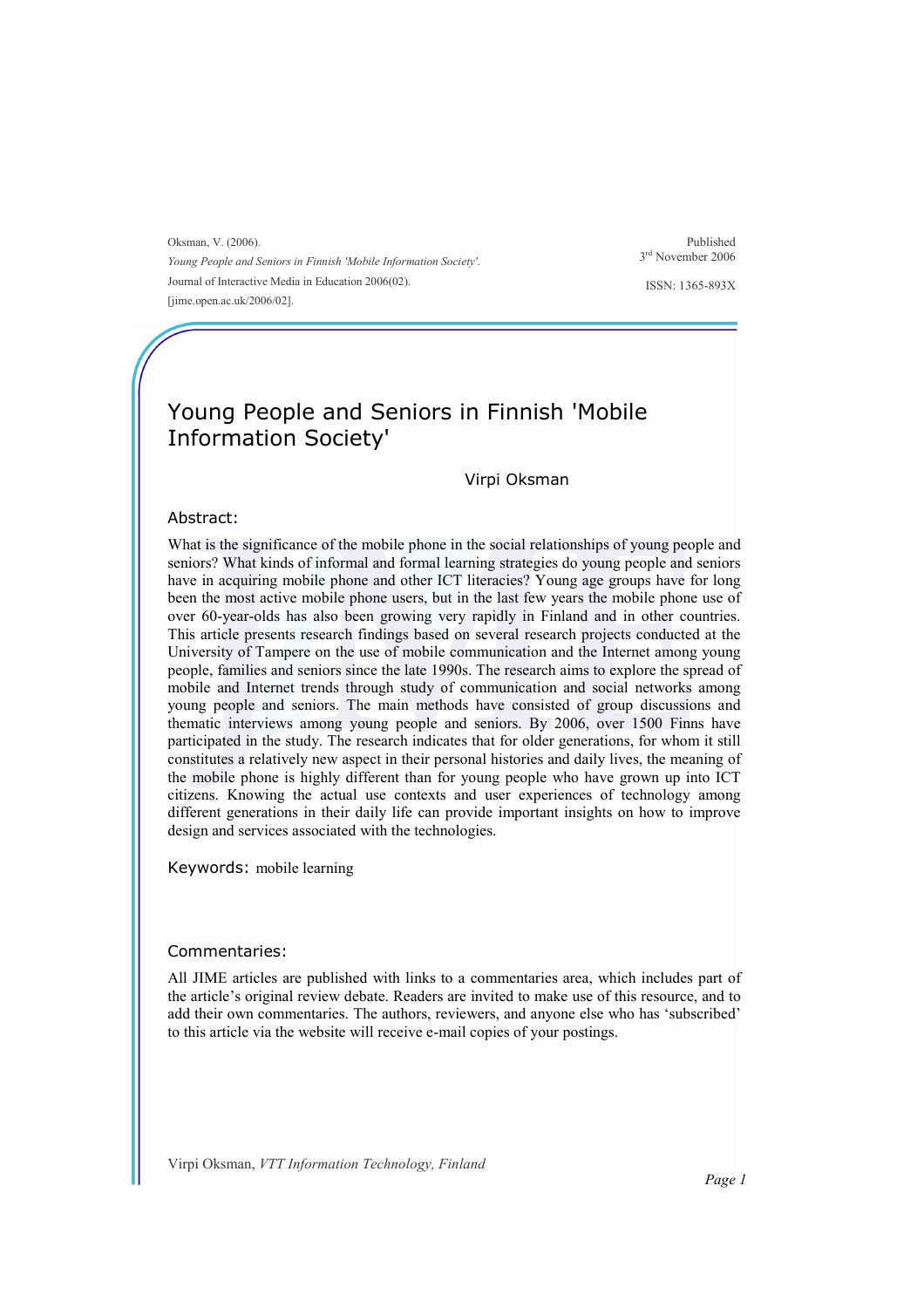### 1 Introduction

Since the late 1990s, there has been increasing interest in how information and communication technologies (ICTs) such as the Internet and mobile phones in particular are used in our society by different age groups. Studies on these topics have often developed from an interest in how information technologies have changed young people's sociability and everyday life in different contexts, including school and family life (Livingstone 2002; Holloway & Valentine 2003). The studies have described young people as skilful and balanced information technology users (Drotner 2000; Suoranta & Lehtimäki 2003; Holloway & Valentine 2003), with the exception of those raising the possibility of a 'digital divide' arising between families with different opportunities to acquire new technologies for their children (Holloway & Valentine 2003, 30). In the world of the Internet and mobile communication, young people are seen as active subjects (see Livingstone 2002, 11−14; Suoranta & Lehtimäki 2003, 13−14) exerting their influence on the emergence, rules and character of social phenomena related to it. In general, research on mobile communication has focused on younger age groups who were among the first to adopt the use of the mobile phone and develop actual mobile communication culture.

As the use of the mobile phone has become more common and multifaceted, its significance as an instrument of the information society has increased among citizens of all ages. According to Statistics Finland, in 2004 only four out of a hundred 15−64-year-old Finns did not have the usage of a mobile phone (Statistics Finland, 2006). As the range of possible uses of mobile devices broadens, study of user experiences, user acceptance and use contexts becomes all the more crucial (see Kaasinen 2005). These issues relate also to mobile learning - how for example mobile devices can support different learning contexts (see Jones, Kukulska-Hulme & Mwanza, 2005) and how to design mobile technology that best supports different user needs for learning and teaching (Kynäslahti & Seppälä, 2003). In the context of learning, mobility introduces a number of benefits as people carry their mobile devices with them at all times, which makes them suitable for a variety of different uses. Such networked technologies allow people to communicate regardless of their location (Sharples et al 2005, 4). Mobile devices enable both informal and formal learning, including, for instance, learning for leisure purposes or science learning (Scanlon et al, 2005). On the other hand, the mobile phone is also used in situations where the user is immobile. Compared as a device to, for instance, the home computer whose use has to be often negotiated with other family members (Holloway & Valentine 2003, 102-103) a mobile device is above all a personal communication device and its key values include personally relevant and important content and communication (Kaasinen 2005, 116).

Mobile phones have exerted a great impact not only on the personal communication of citizens of all ages, but also on the infrastructure of the information society. In Finland, the information society has been a central topic of public discussion, with the development of mobile technology as an important focal point. Though alternativ theories have been put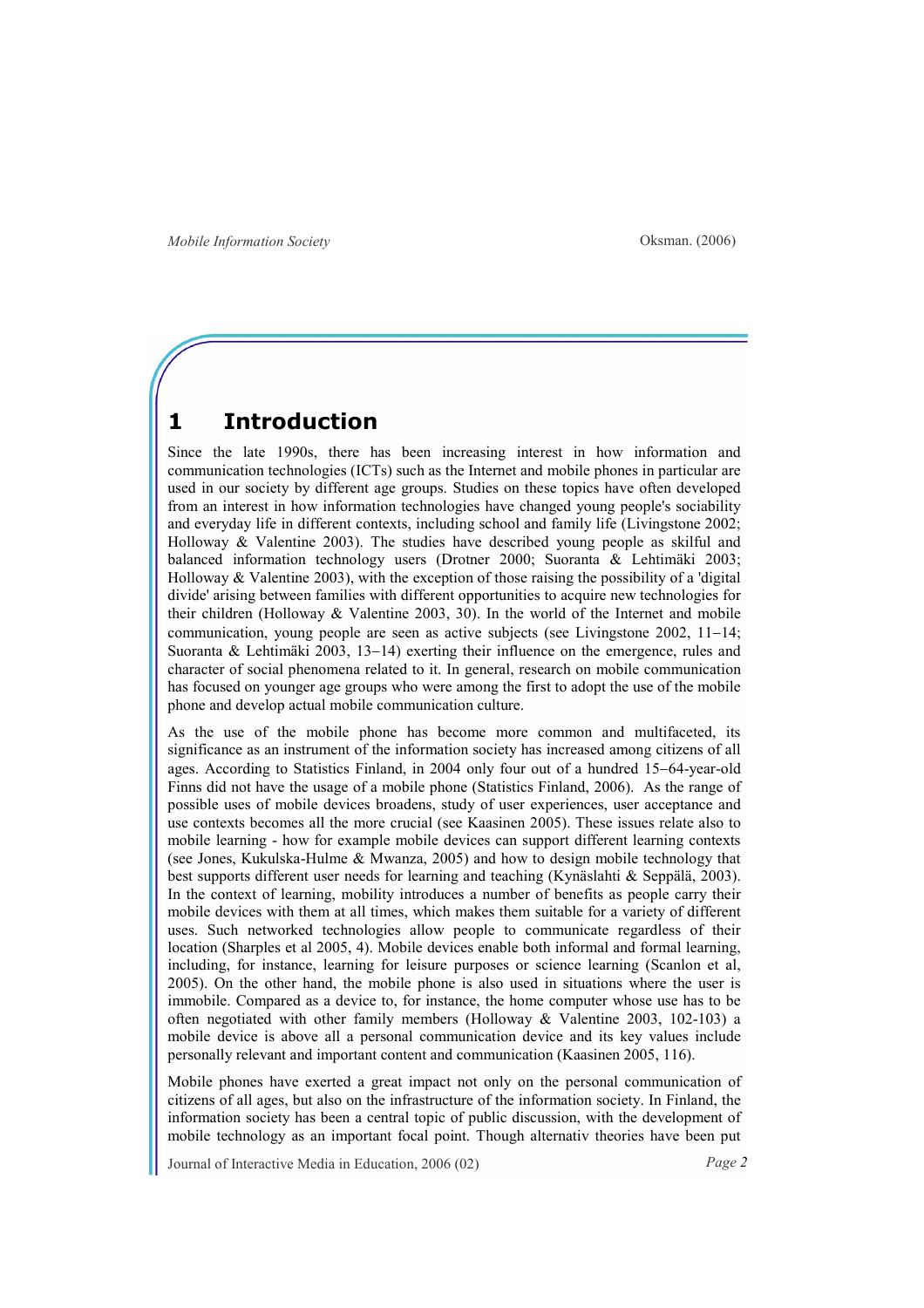forward regarding the essence of the information society, often the information society is seen as a completely new society in which the production of information values is perceived as central and information technology is presented as the leading force determining the fundamental nature of the new society (Masuda, 1990, 3). Yet, some consider that the role of technology is overestimated as the primary cause for chances in society, whereas a more essential question may actually concern increased informationalization that has taken place on different levels of society (Webster 2002, 273). Some consequences of these developments can be identified in social polarization and social exclusion and the heightened significance of skills and the constant redefinition of these skills, as well as lifelong learning (Castells 1997, 12).

Moreover, the ubiquitous role of mobile technology (see Sharples et al 2005, 3), its presence as an increasingly integral and invisible part of the lives and social relationships of citizens of all ages and the increasing significance of wireless data transmission make the task of maintaining and learning new technology skills all the more challenging. In Finland, numerous projects have been launched to enhance the development of a wireless information society. For instance, Tampere University of Technology has developed a Neighborhood Server concept in connection with the Wireless Vuores project. The results are to be applied in a housing district, Vuores, to be built in Tampere and Lempäälä. New wireless services are currently being developed for the server. These include an electronic notice board for homes and owners' associations, casting of votes, monitoring electricity and water consumption, adjusting air conditioning, the acquisition of statistical information, ordering groceries through a server via the mobile phone, locating children and communication between home and school. The aim is for the resident to be able to make use of the services being developed through computer, remote control, PDA or mobile phone.

Journal of Interactive Media in Education, 2006 (02) Page 3 According to Kopomaa, the mobile phone has played a pivotal role in the development of the contemporary Finnish information society. Kopomaa sees contemporary society as a 'Mobile Information Society' creating opportunities for ways of life based on either complete mobility or lack of it. The owner of a mobile phone has the potential to interact with the whole world (Kopomaa 2000, 4). The mobile information society can be perceived as a society where mobile technology has assumed a central role in social relations, information seeking, learning and, consequently, in people's attachment to social relationships and society at large. The mastering of mobile technology and knowledge of social uses of technologies are crucial from the viewpoint of the citizen of the mobile information society. Finland is sometimes claimed to be a country characterised by 'network sociality': life has assumed the characteristics of a project, in which information and communication technologies, especially mobile phones, play an important role in the formation of relationships as well as the maintenance of family relationships. (Suoranta & Lehtimäki 2003, 37). Learning computer skills is perceived as pivotal in society, and various courses and training have been organized in schools and in other institutions of society. Despite this, learning mobile phone skills has not been formally organised but is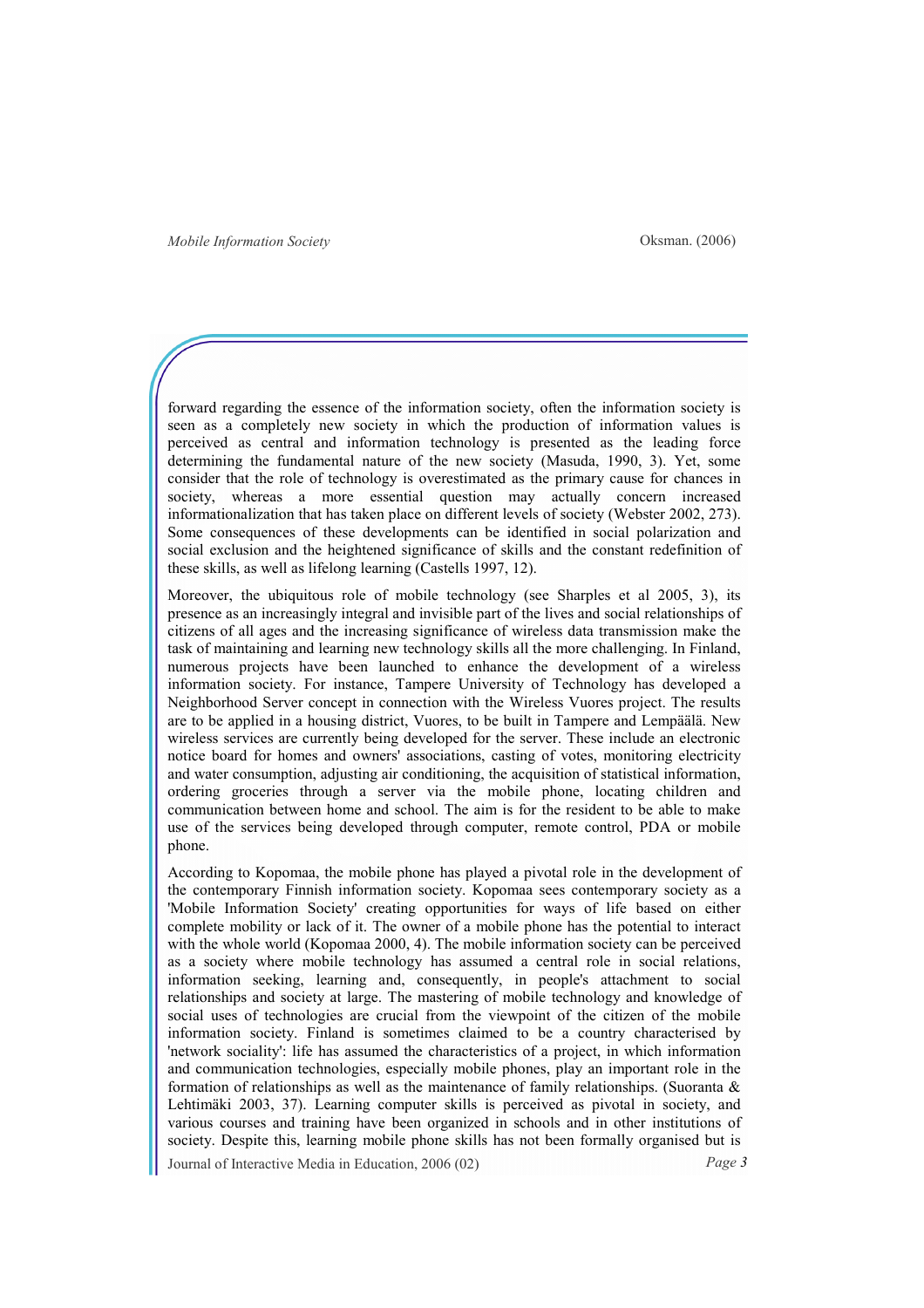left to families and individuals themselves. When assessing the educational challenges faced when using a mobile device as a tool for learning, it should be considered that their meaning for young people, who have grown up as ICT citizens, is very different than for older generations for whom it still constitutes a relatively new aspect in their personal histories and daily lives. This is why knowing the actual use contexts and usage patterns of technology in daily life is highly useful in many respects.

In the rest of the paper, I will examine more closely the ways in which young people and seniors have integrated the mobile phone into their everyday lives and explore the meanings that it has for people of different ages in Finland.

### 1.1 Research questions

To find out how people of different ages experience the mobile information society and the demands it poses for them, this article focuses on three main research themes:

- What was the significance of mobile phones in the societal relationships of young people and seniors;
- What were the informal and formal learning strategies that young people and seniors acquired when using mobile phones and other ICT?
- How did young people's and seniors' uses of mobile technologies in their daily life differ and what similarities were there?

The empirical data presented here is based mainly on a study carried out on the mobile communication of seniors and young people between 2002 and 2006. The aim of the study was to chart the use of the communication device in a socio-cultural context and to describe the daily use of wireless handsets and information technology, their meaning in the lives of seniors and young people as well as general attitudes to technology. During the period, a total of 400 seniors and young people participated in the study.

In the most recent project, Mobile Visuality, in 2005, the objective was to chart the practices of visual communication and value-added services in mobile and Internet environments and to understand the dimensions of user experiences through an examination of the use of third generation mobile devices in everyday life among certain key informants of young adults, families and senior citizens. The third generation mobile devices make higher transmission speeds and more and richer contents possible (Dunnewijk & Hultén 2006, 5). From the user's point of view this means some new kinds of services such as mobile videotelephony and higher speed for using of existing mobile services such as email and news broadcasting.

In 2004, the research group carried out the 'Mobile and Internet Trends 2004' project at the Hypermedia Laboratory, University of Tampere. The study focused on recent trends in mobile communication, communities in the Internet and visual communication, especially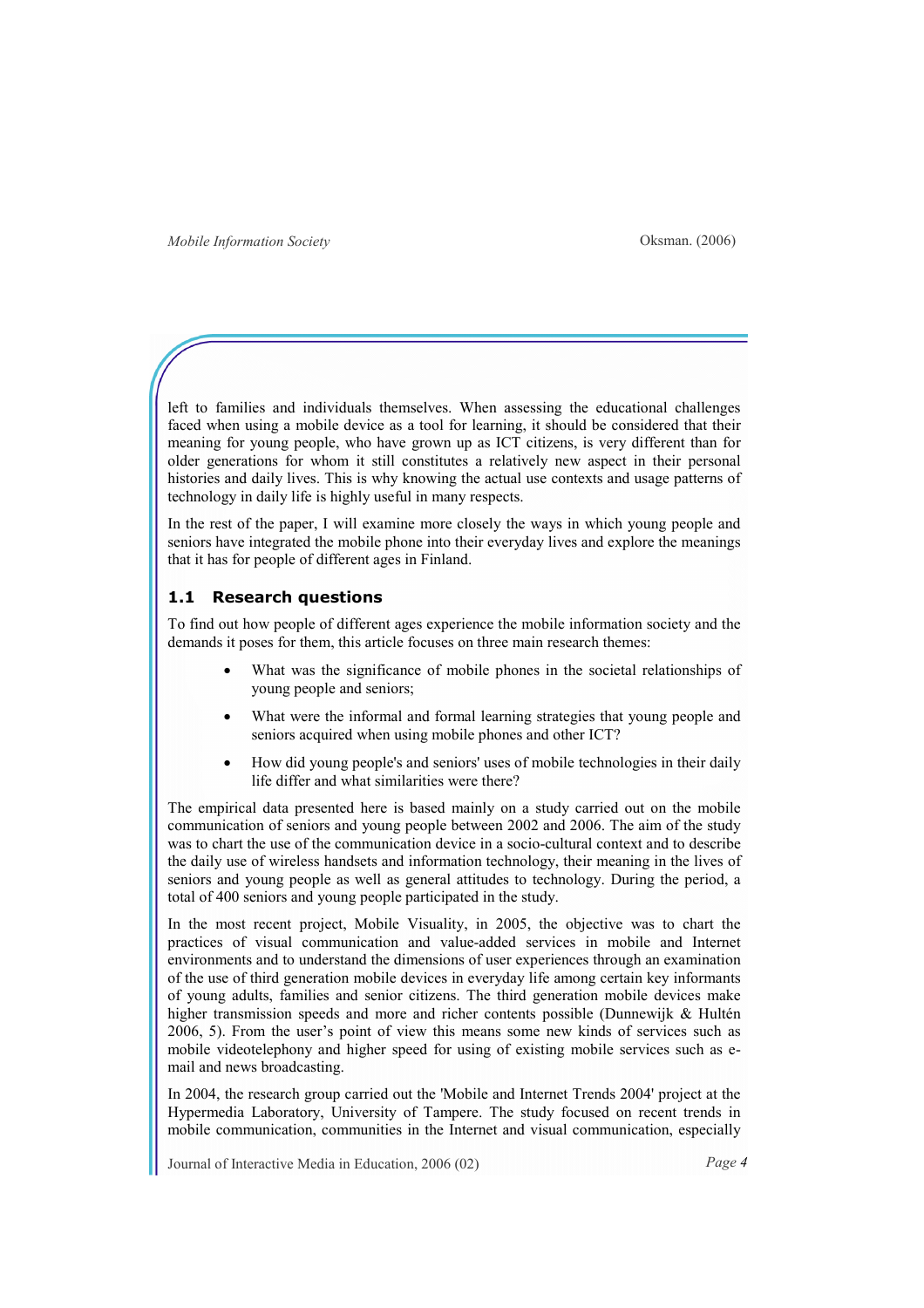picture weblogs, usage of MMS and mobile video. The study was implemented in cooperation with TeliaSonera and the Information Society Institute of Tampere University. In 2003, the Hypermedia Laboratory at the University of Tampere implemented the 'Lifestages and Mobile Cultures' project in co-operation with TeliaSonera and Information Society Institute. The study focused on the adoption of MMS devices, new forms of Internet communication and consumer trends among young people and seniors. In 2002, the team implemented the 'Young People and Wireless Future' project in co-operation with Nokia Mobile Phones and Sonera Mobile Services as well as a study on seniors' mobile communication and Internet use financed by Sonera.

Tampere university was coordinator of the study called 'Wireless Kids: International Research on Mobile Cultures of Adolescents'' in 2001-2003.It aimed to map some international variation in Finland, UK, Germany and Japan and to understand mobile phone behaviour amongst teenagers in these countries. The project observed the mobile communication of children under 12 years of age and teenagers between 13 and 18 years of age in the four different countries. One of the starting points for the project was that the use of mobile communication has become increasingly common among children and adolescents throughout the world. This did not mean, however, that the development would lead to a universal communication culture for children and teenagers: usage varies extensively depending, among other things, on the services on offer and the traditional models of socialisation prevalent in the countries. The project focused on social innovations that children and teenagers produce when adopting new communication devices.

The project was preceded by the 'Everyday Life and Mobile Communication of the Finnish Youth and Families with Children' project carried out in 2000 and the 'Mobile Phone Culture of Children and Youth in Finland' project implemented between 1998 and 1999. These projects were part of the 'Telecommunications: Creating a Global Village' (TLX) program by the Finnish National Technology Agency, and they were preceded by a pilot study examining the mobile communication of Finnish children and teenagers mostly in a family context financed by Nokia Mobile Phones and Telecom Finland.

#### 1.2 A methodological approach to mobile meanings

According to theoretical frameworks of cultural studies of technology, technologies emerge out of processes of choice and flexibility, or the different meanings that various relevant social groups hold (Bijker, 1992). Rather than mere physical objects, technologies can be seen as a socially construed part of human action and information production (Bijker, Hughes & Pinch, 1987). Technology and its impacts are construed and defined culturally: technologies do not speak for themselves or have an impact outside of people's interpretations. The interpretations and meanings produced by people in social interaction occupy the most central position in the equation. In addition to their existence as material objects, communication technologies, such as mobile phones, can be seen from a viewpoint of symbolic articulation, as cultural meanings and interpretations. The semantic universe of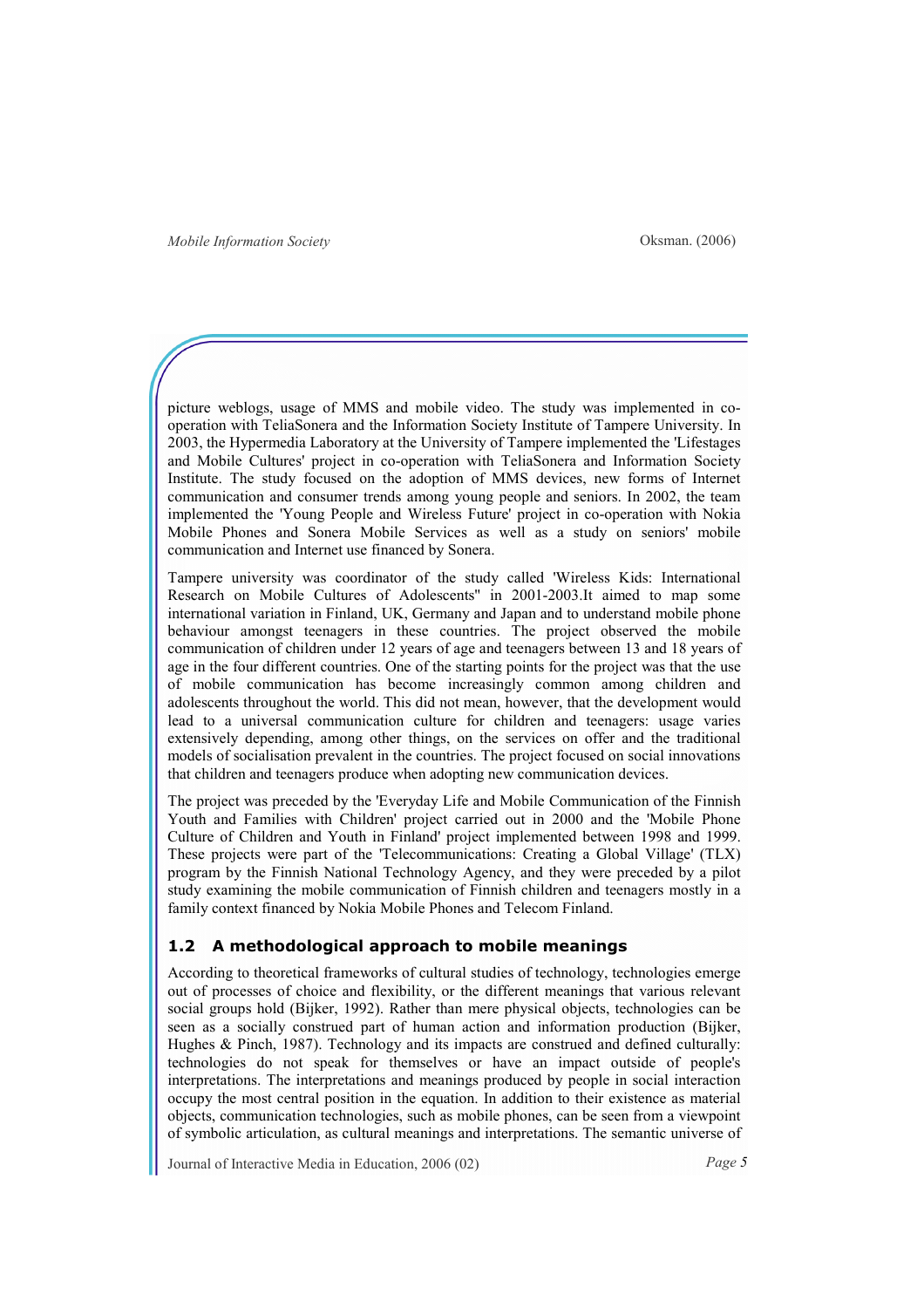these symbolic meanings is generated in social processes, and they have a bearing on the ways in which people act in their everyday lives (Lie, 1996; Silverstone & Hirsch, 1994, 15−16). The perception of technology as a social construction refers here to the interpretations and meanings produced in social interaction between people: the ways in which mobile technology is seen and observed subjectively and the meaning that is given to these observations.

In order to understand and to bring out the social meanings and cultural practices related to mobile communication by different age groups, we have used a 'multi-method' approach in our projects. Various methods are combined in order to understand the significance of mobile communication to young people and seniors. The methods used include questionnaires, thematic interviews, field experiments, observation, collection of SMS and MMS messages, photography, picture collages and media diaries. The main methods have consisted of couple and group discussions and thematic interviews among young people and seniors. Our purpose was to ask people to explain the logic and rules of their own social environment so we met people in places familiar to them from their own everyday lives and pertaining to their 'natural living environment' (see Harré and Secord, 1972). The seniors' interviews were often held in their homes; sometimes also in coffee shops; and young people were interviewed in places popular among young people in general, such as fast food restaurants. The duration of the interviews was approximately two hours and they were carried out in all parts of Finland, both in urban and rural areas. The socio-economic position of the informants varied greatly.

We include citations from interviews that foreground the experiences of the researched in their own voice. Using a research design like this, it is important to remember that meanings are not produced by the researched alone, but they are also created by the researchers involved (Holstein & Gubrium, 1995; 4). Interpreting the material poses many challenges, and not all of the many meanings embedded in the responses can always be extracted from the data. The research interviews were either semi-structured or unstructured. All the interviews have been transcribed and thematically divided into subsections. As the research progressed, interesting themes arising from the data were raised as targets of analysis and were discussed in subsequent interviews with the informants. Comparisons were also made to findings from the group's study on the mobile communication of Finnish children, young people and their families initiated in 1997 and to a project, carried out in 1999, examining the mobile communication of seniors.

With this kind of research design, there is a tendency to avoid early hypotheses as they are often doomed to failure; instead the thematic interview generally begins with a set of very general questions (Silverman, 1994, 36). The researchers have followed a principle of 'active sampling': new focal groups can be introduced in the interviews as information about a studied phenomenon spreads and a need emerges to acquire additional information on a specific issue (see Holstein & Gubrium (1995; 74)).

Journal of Interactive Media in Education, 2006 (02) Page 6 For instance, in 2005 the interviews yielded information about MMS messaging having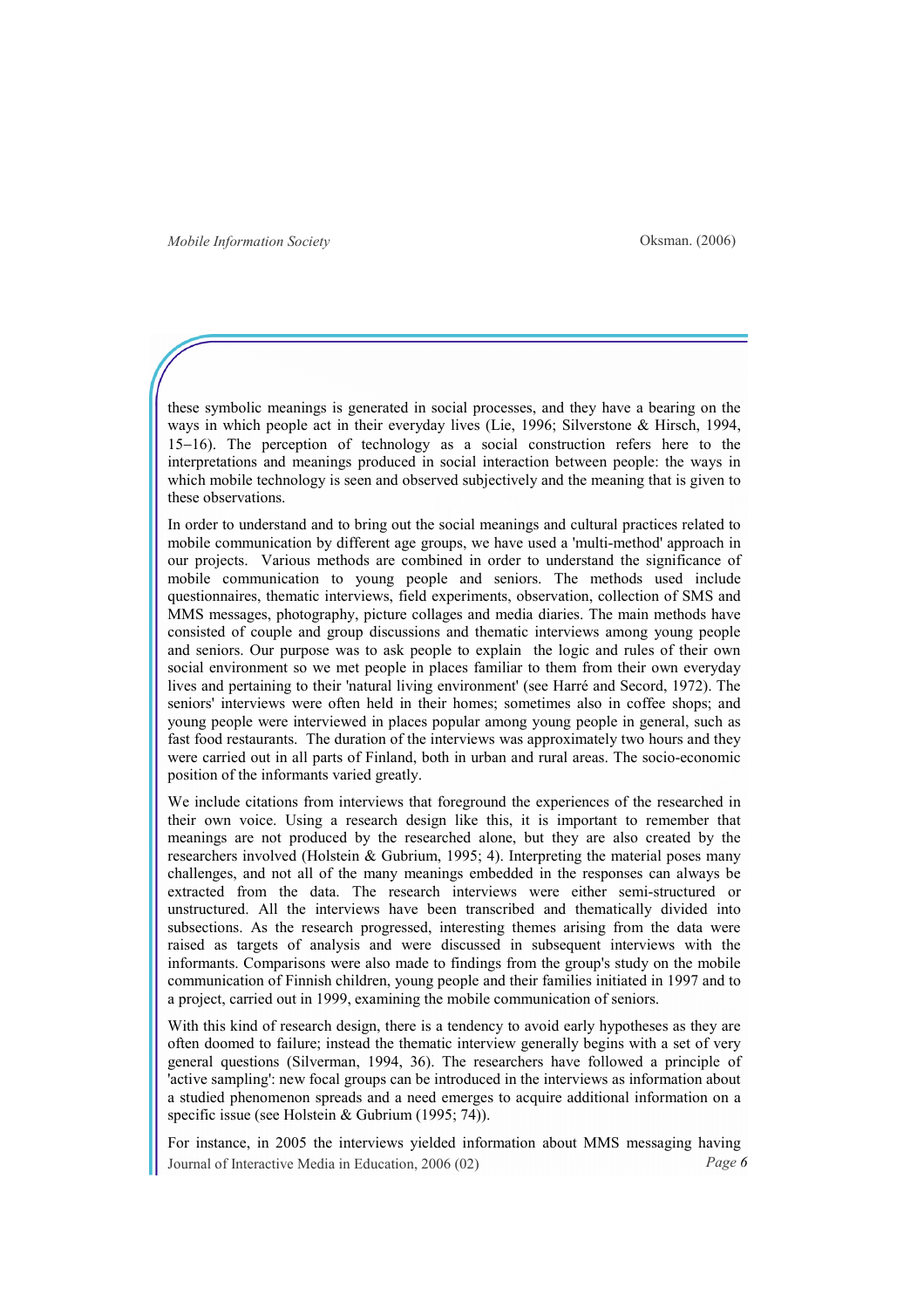become very popular among certain senior women. We therefore decided to interview a pair of female friends that actively use MMS in their communication between each other. The methodic principle of the study comes close to an approach used by Plant (2000) in her ethnographic study focusing on international mobile cultures. Plant introduces themes and anecdotal examples emerging from the data in further interviews thus enabling mutual exchange of information and ideas between the researchers and the researched. This kind of approach, to an extent, works towards breaking down the distinctions between the interviewees and the interviewers which can often compromise such ethnographic work. (Plant 2000, 25)

### Young people and 'mobile literacy'

In Finland, the expansion of mobile phone use to younger age groups began in 1997. The rapid spread of the device between 1997 and 1998 can be described with the word explosion. The emergence of mobile communication culture in Finland and in other Nordic countries preceded the development in the rest of Europe. In 2002, over 90 percent of Finns aged 15 to 19 had the use of a mobile phone. For several years, Finnish mobile phone penetration rates were the highest in the word. In 2001, the situation in Finland was no longer unique: in Europe, in addition to the Nordic countries, the use of mobile phones was by this time equally active in Italy and in Austria. (Statistics Finland, 2002)

As mobile phones have become common in almost all age groups, knowing how to use the mobile phone is perceived as a general skill that everyone should master. We may consider whether mobile literacies have in fact become a separate category of citizens' most common media literacies. Terms such as 'media literacies' and 'new multiliteracy' are used to refer to knowledge, skills and competences necessary for the use and interpretation of media (Buckingham 2003, 36). Multiliteracy is not just about the capacity to make use of multiple modes of media and communication, such as the technical management of the mobile phone. It is also to do with the inherently social nature of literacy - with the diverse forms that literacy takes in different cultures (Buckingham 2003, 38). There is still disagreement about what to call this new literacy and how to integrate it to other learning environments. However most would agree that digital media literacy embodies the potential for non linear browsing, the random juxtaposition of content, interactivity and the manipulation of text, sound, image and the moving image (Tyner, 2003, 373). The mastery of mobile literacy also entails social skills that people use to become a part of mobile-mediated social networks and get linked to the distribution of information. Different contexts of use highlight different mobile media literacy needs, from technological literacy to social rules, such as mobile phone usage etiquette (Syvänen & Vainio, 2005, 2). The young people interviewed in Finland for this study said that they give quite a lot of thought to people present and the place or situation in which they find themselves when using the mobile phone. For example they switch their mobiles to mute, prefer text messaging and speak 'in a moderate tone of voice'.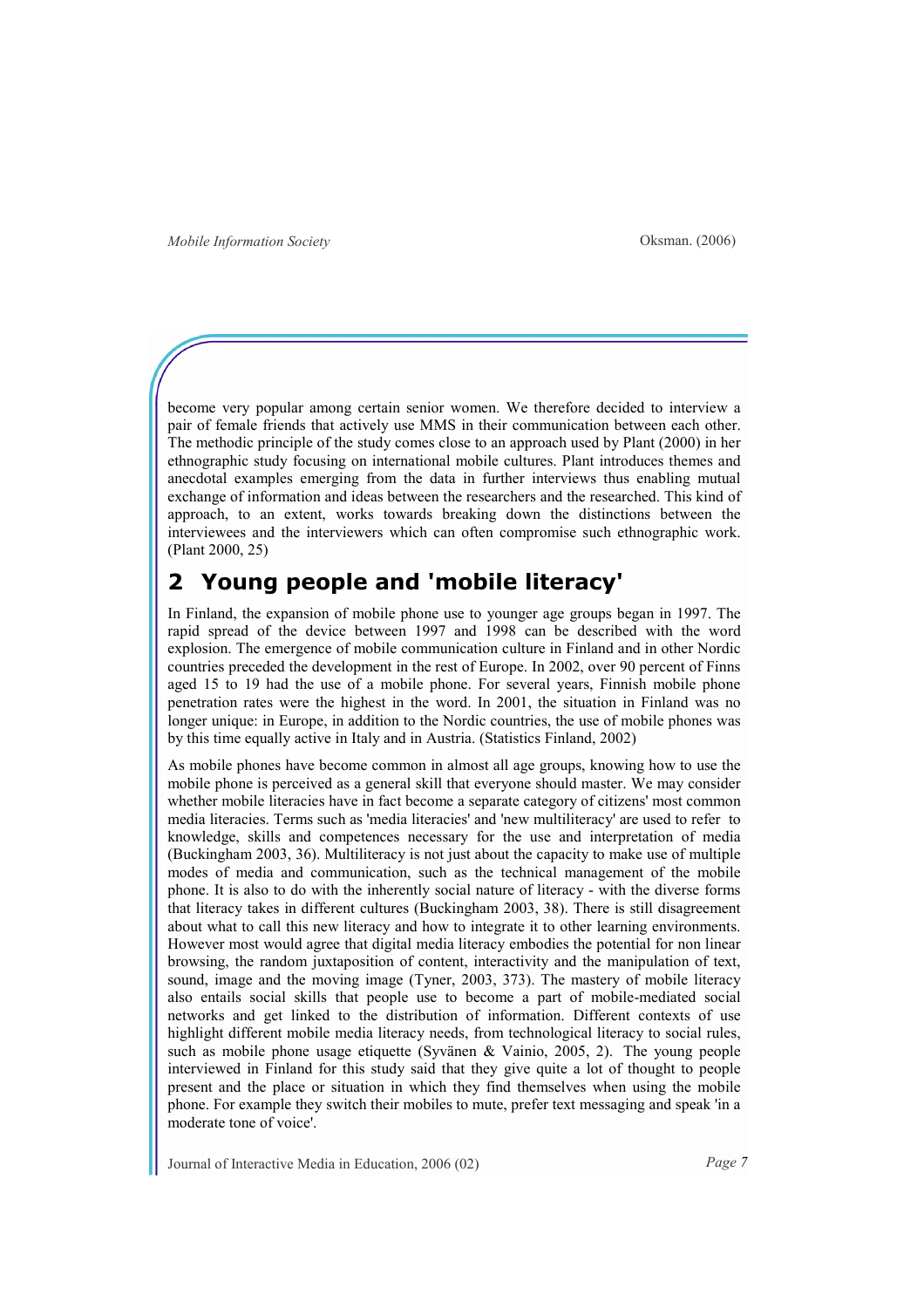For young people, the context of leisure is important in gaining a whole body of knowledge, skills and competencies as consumers and users of digital multimedia (Sefton-Green & Buckingham 2003; 64). The same is true with mobile telephony. For teenagers, the most common strategies for learning mobile phone skills were peer group influence and 'trying things out'. Generally, rather than browsing handset manuals, young people learn the use of new functions through watching their friends and trying out the functions of the phone. An 11-year-old girl talks about how she learned to use SMS:

I still don't know how to use everything in it. But I've tried. I browsed it a lot, and it took me a couple of years to learn to send text messages and things like that. I just tried things out.

In our study, with the spread of mobile telephony, the parents in particular were under the impression that teenagers had high mastery of the technical side of mobile phone use. Parents explained that even teens who do not own a mobile phone nearly always know how to use one; children, too, often have several years of user experience. However, the research also showed that adults may sometimes overestimate children's technical and communication 'mobile literacy' skills (Oksman & Rautiainen, 2002). Surprises could occur for instance when the child was not able to leave a message on the voicemail or had not known to charge the phone's battery.

According to the data, young people consider mobile literacy and other ICT skills as important for citizens of the information society. The phenomenon is connected with a strong norm of mastering technology among younger age groups: in order to do well in studies and succeed at work, the individual must master and acquire the most recent technology. Young people perceive the development of technology as an automatic, selfgoverned phenomenon, and see young people and seniors as existing in separate realities in which technology has entirely different meanings:

R: How do you feel about the general development in technology?

I: You can't help it, it just keeps on going forward. You have to keep up really if you want to succeed in this world. There's people of course, older people, they don't have the need for them, they don't have a computer, just an old TV, and that's enough. They don't need it. They live in a different world, they don't live in an information society or where everything has to be shiny and as technological and expensive as possible. (Boy, 18)

Young people often create their own media usage cultures outside formal education (Sefton-Green & Buckingham 2003, 64). Particularly with mobile communication, young people's own communication culture, often concealed from adults, has been strong; the focus of communication is in the creation and maintenance of peer group relationships.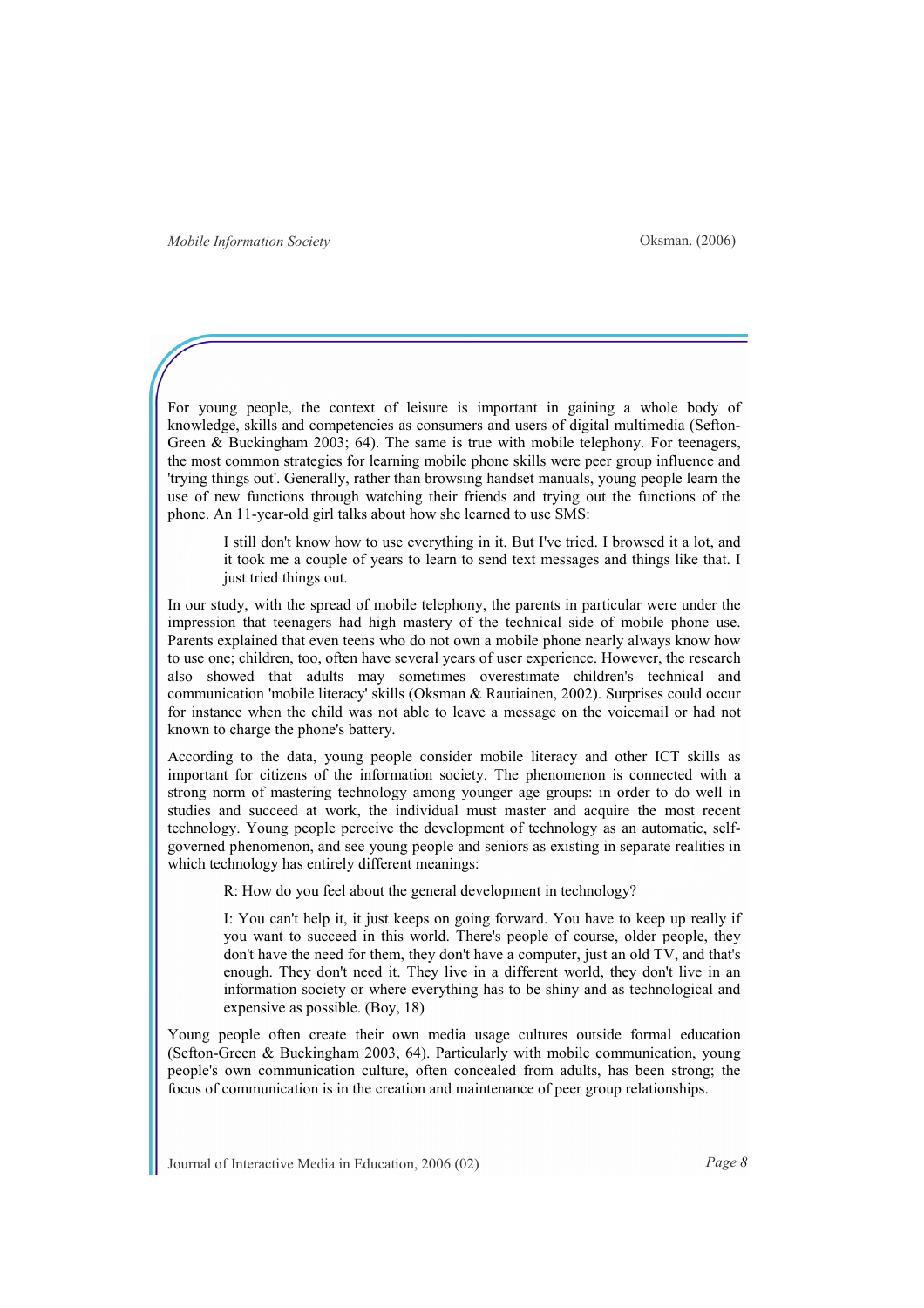### 3 Young people's self-presentation

The mobile has become an instrument that teens use to define their personal space in relationship to friends and parents. Teens struggling between independence and dependence on parents may not always appreciate parents' attempts to be part of their social space (see Oksman & Turtiainen, 2004, 325). In general mobile communication becomes interesting around the age of 10 to 12 as children's social networks expand. Mobile communication unites friends and affords an opportunity to explore new relationships. Young people have acted as developers and pioneers of SMS culture. Part of the SMS communication is private, part shared, collective. Spoken language expressions and plays on words are common in text messaging (Kasesniemi & Rautiainen, 2003, 171−180). Text messaging may be one strategy for teenagers also to present their more courageous selves. A 16-yearold girl discusses the downsides of SMS relationships in her media diary:

A boy from our old school kept asking me out, but I told him that if he wants to meet me, he'll have to call. He promised to call me the next week. I expect he is summoning his courage. All the same, I won't be starting any SMS relationships. I had one once: the beeping of the phone is not all that stirring in the long run − and it costs you money, too. Another boy from the same school also emailed me that he misses me. It's easy to be open in a text message but yesterday, when I went to say hello to him, he was as shy as ever. (Girl, 16 years, extract from media diary)

Based on the Wireless Kids project and other case studies, teenagers' mobile communication cultures in different countries incorporate more similarities than national differences. The following features can be identified in Europe, Russia, the United States and Japan: the central position of text messaging, teens' own subculture of SMS expression and focus on communication between friends (see Lorente, 2002). Yet, everyday mobile communication in different countries also contains variation. For example in Japan, the 'privacy' aspect of mobile communication is valued more than 'mobility'. This is likely to be due to the fact that in Japan, young people have little private space: Japanese urban homes are usually quite small, and teens generally share a room with a sibling or a parent (Ito, 2001). In Finland, however, teenagers valued the mobility aspect as it increased their sense of freedom: being able to reach them through the mobile, parents allowed their children to spend more time out with their friends.

According to the Wireless Kids project, in the UK, teenagers see the Internet as highly useful for acquiring information, but preferred the mobile to the Internet in basic communication: I can take my mobile anywhere I want, unlike the Internet you have to go there and sit down. Most teenagers are emotionally, personally and psychologically attached to their mobile phones. In 2002, the interviewed teens in the UK had 1 to 2 years' experience of using a mobile phone. Most teenagers considered the mobile phone as important in their lives, girls more than boys. The word 'need' occurs in over 75 percent of the responses. When the word need is not there, the word 'life' is. (Chivhanga & Nicholas,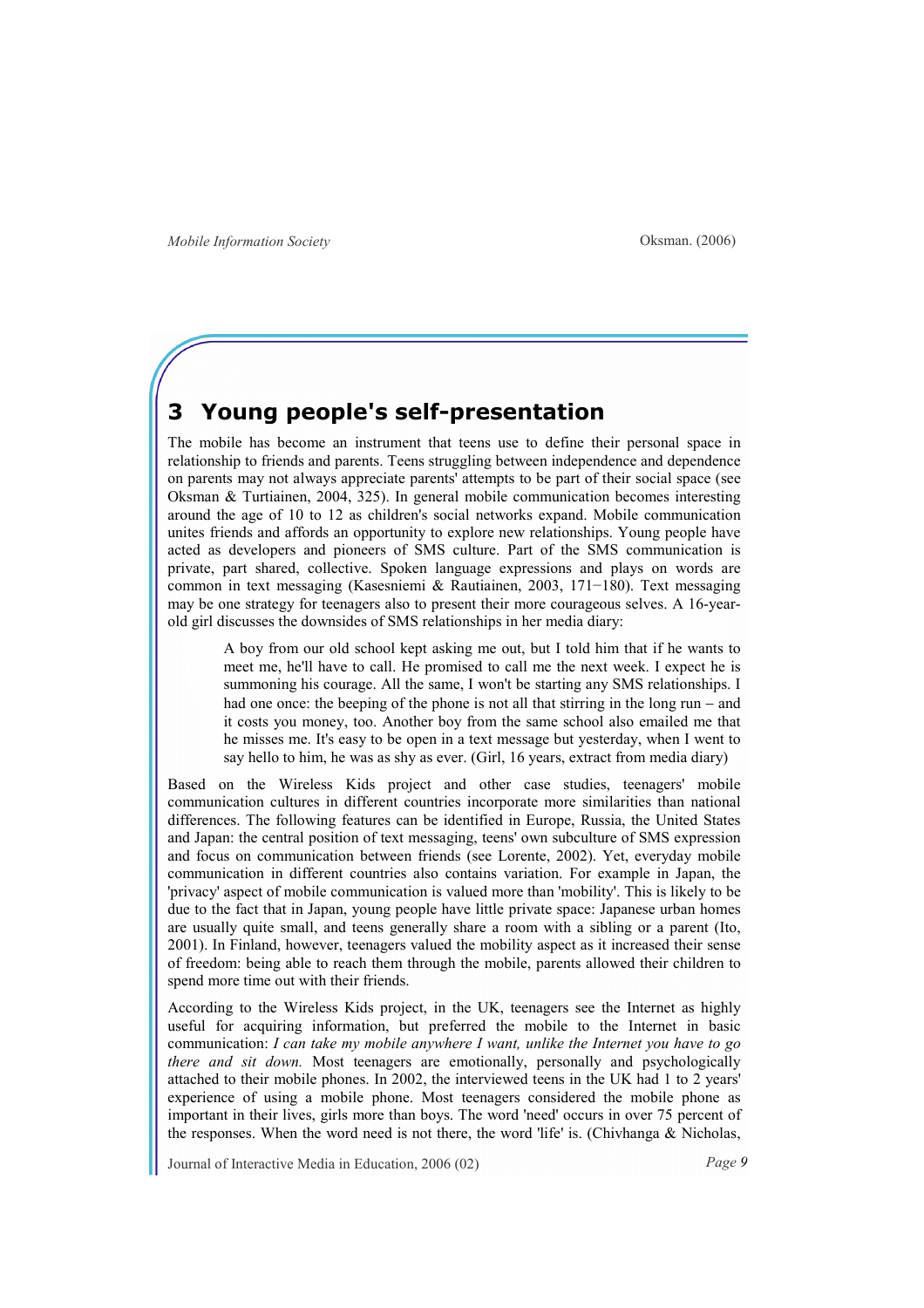### 2002, 39)

'I feel it is a very big part of my life', (12-year-old girl, UK);

'It's a part of my everyday life, I need it', (19-year-old boy, UK);

'It's my life', (18-year-old boy, UK);

'It's my lifeline', (17-year-old girl, UK);

'It's crucial to social life', (17-year-old girl, UK);

UK teenagers used mobile phones to contact friends and family and felt that the device added to their personal security. In the Wireless Kids studies carried out in Finland, Japan and Germany, young people's need for security did not emerge as strongly as in the British study. Young people in the United Kingdom considered the mobile phone as a more humane technology than the Internet, which seemed to be further removed from their daily lives (Chivhanga & Nicholas, 2002, 40-45):

'My mobile is important to me because it keeps me safe. I think it keeps me safe because when I am out my mum can ring me and tell me anything or ask me anything. It is also good because it gives me a chance to contact my friends in a different way. Instead of ringing my mates I can text them. I think that texting is much better than ringing people. It is much cheaper and easier. There are also more things on a phone like games, taking photos, listening to the radio and going on the Internet. I would be lost without my phone.' (Boy, 12, extract from media diary, UK)

In the years of the study, for young Finns, the mobile phone has become such an integral part of the teens' person that in everyday speech it is often referred to through a metaphor of a body part (see Oksman & Rautiainen, 2002). Earlier, in the 1990s, the mobile phone involved certain status value for young people: it was carried conspicuously with a belt clip and the personalisation of phone models through colour covers or even nail varnish was common. In the 2000s, the mobile phone has become a less glamorous aspect of everyday life: it has perhaps become more 'transparent technology', more invisible, primarily seen as a means to access various kinds of interesting content (see Livingstone 2002, 70). As a result, the mobile is no longer constantly visible: it is carried in a pocket, as close and as easily accessible as possible. In 2002, the interviewed teens had approximately seven years' experience of owning a mobile phone. Even though over the years the mobile phone has turned into a multimedia device enabling activities such as surfing the Internet, gaming, listening to music as well as the use of multimedia services, its most important function for most still remains maintaining contact to one's social network, friends and family:

The mobile is really important for me and I take really good care of it. It's like my whole life in the palm of my hand. I save all the important messages. My dad sent me a text message three minutes into the New Year. I often bomb call my parents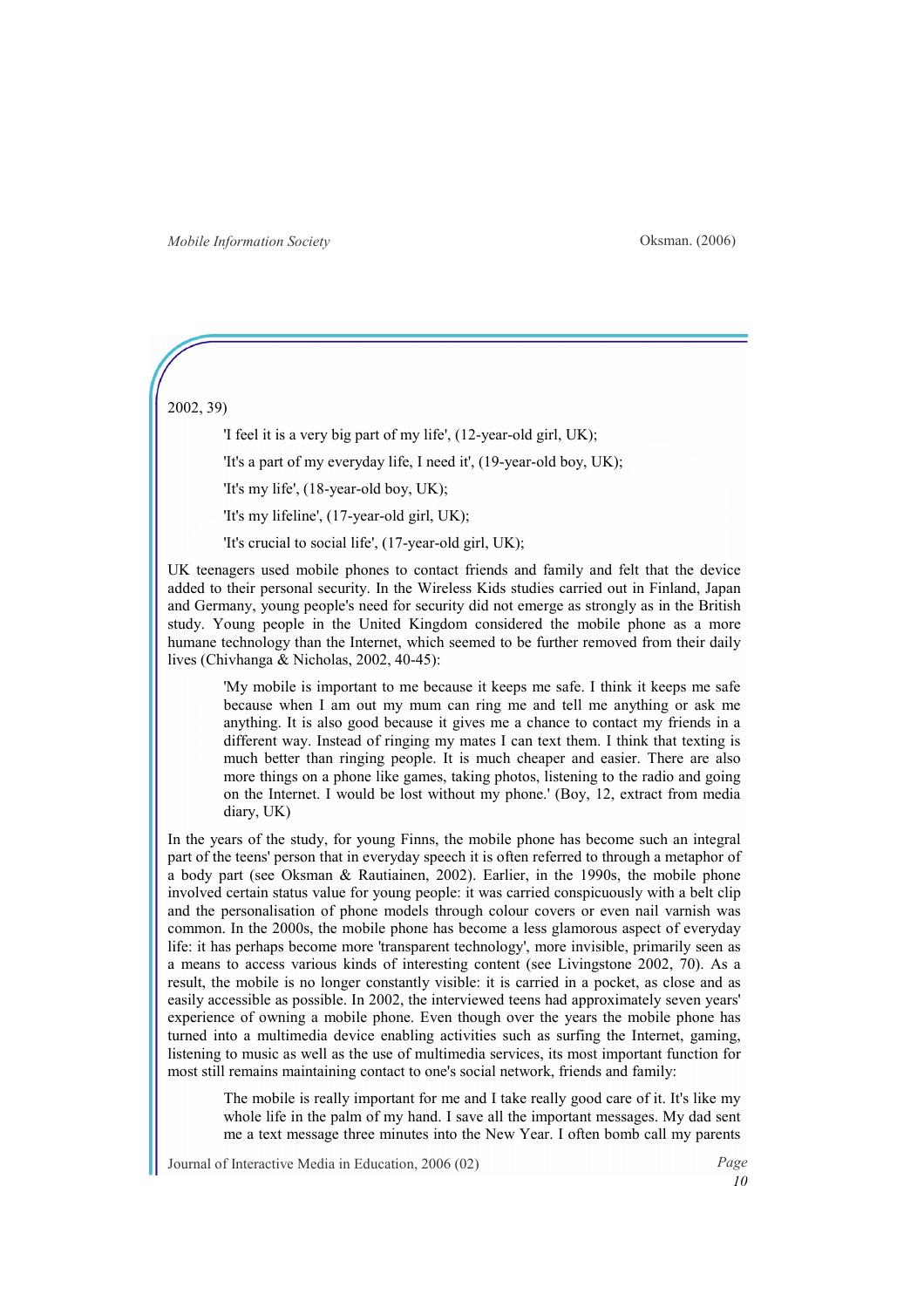and then they call me back. I don't see my dad so often, but he sometimes gives me a call just to ask how I'm doing. My big brother sometimes sends me funny messages that we get a good laugh from, especially if I'm with my friends. And I'm in contact through the mobile with my half big sister a lot. (Girl, 15, Finland)

Mobile communication has become rooted in the everyday communication practices of the immediate environment of young people. New situations inside the family such as divorce, one-parent families and the forming of stepfamilies place demands on the organizing of everyday life. 10-year-old children owning a mobile phone are no longer seen as an unusual phenomenon that requires explanation. Nowadays grandparents, too, communicate with their grandchildren via mobile phones. In addition to voice calls, they may also use SMS or MMS (in 2005, the 'Mobile Visuality' project studied MMS communication within families, using methods such as video call testing).

### Seniors and mobile communication

Seniors' mobile communication network usually consists of family members: children and grandchildren. However in recent years, communication between friends and acquaintances has also increased. As to the Internet, many expressed a wish for more of their fellow seniors to become active users and start frequenting chat rooms, for instance. The seniors in the study were relatively versatile in their use of the computer, but their use of the Internet still often remained relatively narrow. The seniors interviewed also saw wireless and information technology as an essential part of future systems in services for the elderly. On the one hand, technology engendered horror scenarios of loss of human contact in healthcare, but on the other hand it was also seen as a part of a self-help system for still active seniors, enabling them to live independently in their home environment for longer.

In 2002 some 70 percent of 60- to 70-year-old Finns owned a mobile phone. Earlier (in 1999), seniors had many negative opinions on mobile communication: 'The mobile phone enslaves you, ties you down'; the mobile phone was also perceived as 'summer cabin phone', which meant that it was used in special circumstances alone. Since then, the attitudes have changed and mobile usage has become a daily occurrence. Mobile communication has more than fulfilled the expectations directed towards it by the age group of seniors.

The age cohort of Finnish seniors aged 60 and up have witnessed an enormous technological and societal transition in their lifetime. According to Roos (1985), the elders of the age group, those born before 1925, represent the generation of war and scarcity. Those born in 1925-1930 belong to the generation of reconstruction: they have spent their childhood in an era where everything was scarce, but their youth has been characterised by increasing prosperity and their experience of their generation has been identified with a strong belief in progress. (Roos, 1985, 54-55.)

The seniors interviewed for the study (Lifestages and Mobile Cultures project) had an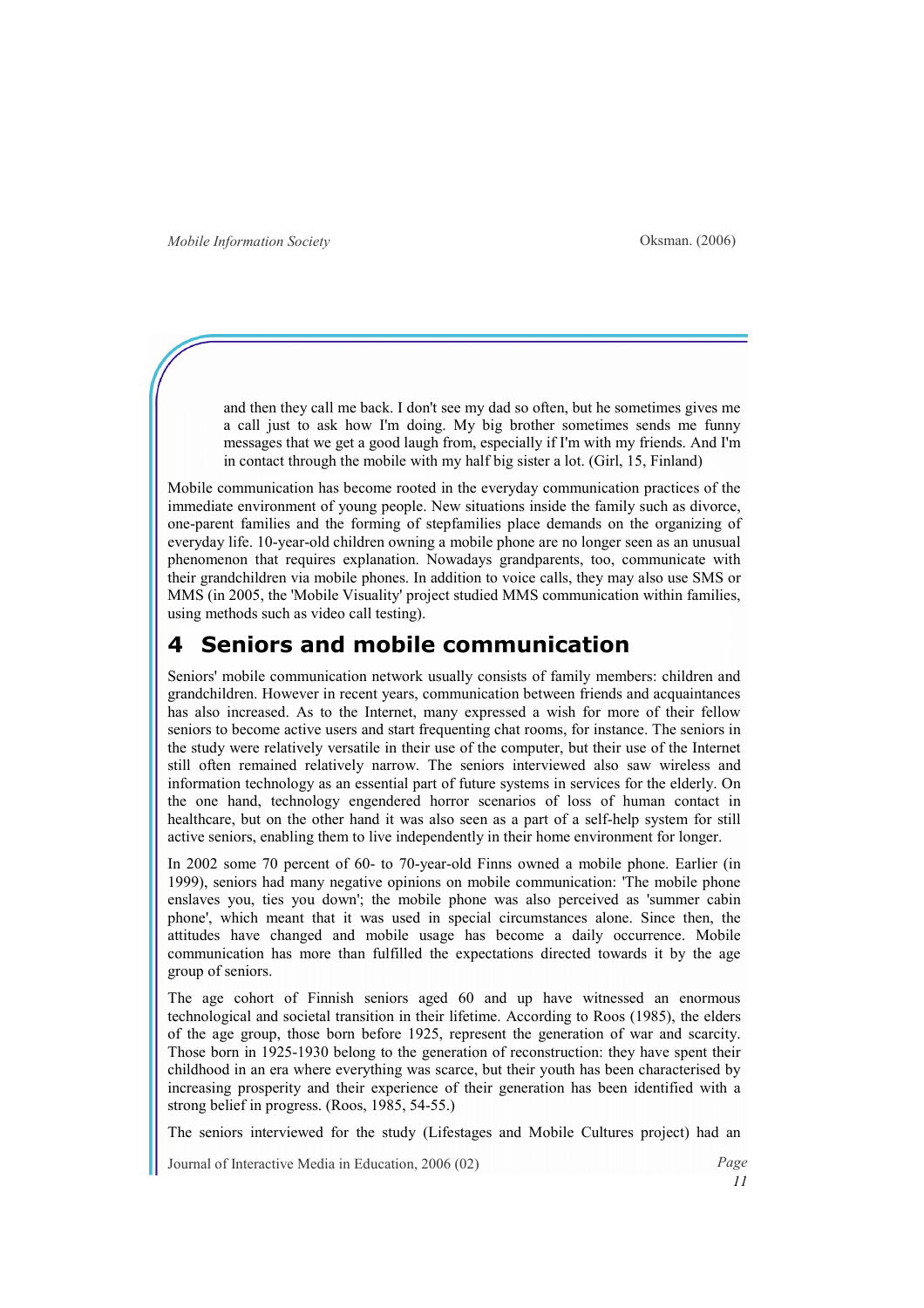active and independent way of life, and they emphasised the ability to control their own lives and express themselves for instance through hobbies. The seniors in the study were still healthy and capable of leading independent lives. Many of the seniors in the sample were at a lifestage where they had just retired or were planning their retirement in the near future. Most had grown children and, after the children had left home, had found themselves with a lot of time on their hands for activities such as new hobbies, travelling and learning new things. Many had been using the mobile phone for several years already and were familiar with information and communication technologies from working life. This stage of life following working life and preceding old age has frequently been termed the 'Third Age'. It can be seen as an era of personal fulfilment characterised by a search for new experiences, realisation of dreams and the learning of new and interesting things (Blaikie 1999, 68−71).

## 5 From safety device to a tool for fun communication

According to Ling and Haddon (2002, 246−247), there are several motives associated with the adoption of the mobile phone, and generation also creates a factor in this. These motives include accessibility, display, coordination, and safety or security. The accessibility and display issues are pronounced among teens and young adults. The use of the mobile phone for micro-coordination is the most noticeable in families with children. Issues connected with safety and security are emphasised with older users. In our study (Lifestages and Mobile Cultures project), despite their active and mobile lifestyle, the most common reason for mobile phone acquisition among seniors remained the security aspect.

In our study, Finnish seniors' attitudes to the mobile phone differed from those of young people, for whom it was mostly a tool for constant and immediate social communication between peers (Oksman & Rautiainen 2002; Oksman & Turtiainen 2004, Kasesniemi and Rautiainen 2003). For seniors, the mobile phone constitutes a device for communication between family members, and the interviewees' stories highlight the relative significance of health and security aspects (Oksman & Malinen, 2004). Interestingly, even though the possible radiation hazard caused by the mobile phone has been widely discussed, Finns are not largely concerned about it (see also Kopomaa 2003). In 1999, when the mobile phone was still a new device, some seniors were under the impression that all electronic appliances (e.g. laser printers and microwave ovens) would prove health hazards. Some had purchased a hands-free device with the aim of minimizing the health risks. Also, the health risks were not perceived as a major problem in this age group because of the fact that seniors use mobile phones less than the younger age groups (see also Kopomaa 2003).

Journal of Interactive Media in Education, 2006 (02) Page Certain aspects of Finnish culture can be used to explain the proliferation of mobile phones among seniors. Many wanted to purchase a mobile phone to increase security while staying at their summer cabins or to replace costly fixed-line phones there. The mobile phone was acquired as a safety tool for outdoors activities: berry and mushroom-picking, hiking and

12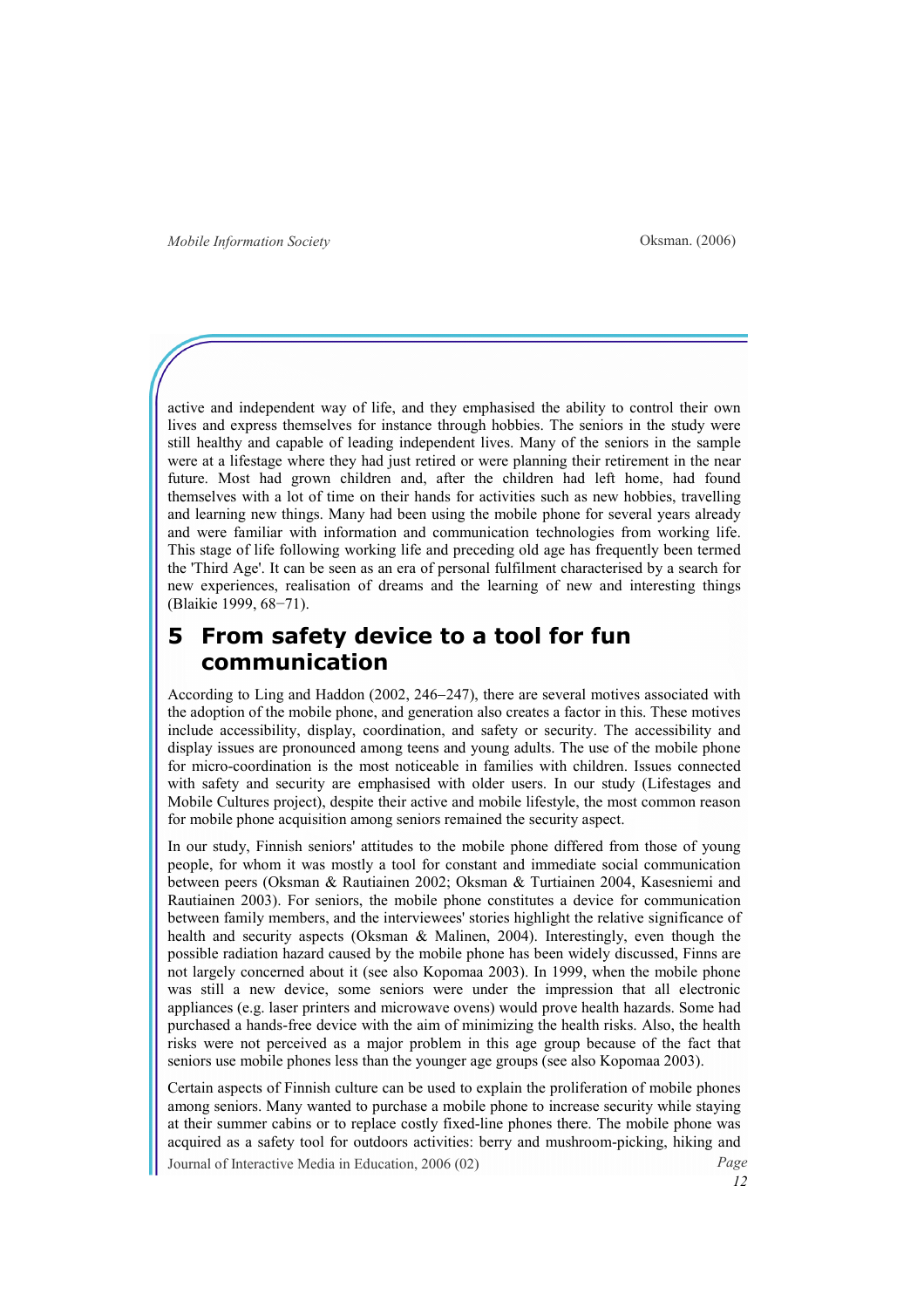camping. Often, the mere fact of carrying a mobile phone was said to significantly improve security. Seniors acknowledged the risks involved in their leisure activities. It was commonly thought that the mobile phone would enable fast action in the various unpredictable situations of daily life. Driving was mentioned as one situation where the presence of the mobile phone 'just in case' might prove crucial. A woman tells about the use of her mobile phone as a safety tool in her leisure activities:

I always have it with me at the stables or when I'm driving, I feel that here in the country I could easily end up somewhere by the side of the road if I don't have a phone on me. Then, when I'm riding out in the terrain, since I always ride alone, so I always carry the phone, for if something happens I can call someone, to ask them to collect me. I don't like going out with a horse without a phone, even though I am awfully brave as a person, but I'm not quite that reckless. (Woman, 58, secretary, still working)

The interviews highlighted the notion of learning new things in connection with mastering the use of the mobile phone, computers and other new technology. The senior users found pleasure in their continuing ability to still learn something entirely new. For some, their interest in technology also served as a type of substitute of time that before was spent at work: activities such as mobile phone courses or computer classes served to structure daily life, and the work done aimed at a specific goal. This enhanced a feeling of belonging to society, particularly the much talked-about information society. Yet, seniors see a difference in their level of participation in comparison to younger people: their participation is entirely voluntary by nature and not determined by an external demand to keep up with the latest trends of technology. Generally, Finnish seniors have been active participants in information society related education. In Finland, opportunities for open education have been fairly widely available, most visibly at Universities of the Third Age (part of Open Universities). The Finnish 'senior universities' are part of an international network (Universities of the Third Age, Universités du Troisième Age). Teaching, including courses related to ICTs, is currently provided by nine Finnish universities. Seniors' own ICT associations (e.g. Enter and Mukanetti) organise computer and mobile phone classes. Even in small municipalities many village associations organise a wide range of courses in information technology.

### 6 The use of mobile phones by seniors

The data gathered indicates that many seniors still carry mobiles only in special circumstances and do not stress the need for constant accessibility and 'online' presence in the same way as the younger age groups do. Yet, the significance of the mobile phone as a personal communication device has increased. In 2002, it was increasingly common for both spouses to have their own phone (cf. 1999, when one phone per couple was considered sufficient). A 65-year-old man interviewed for the study talks about the necessity to have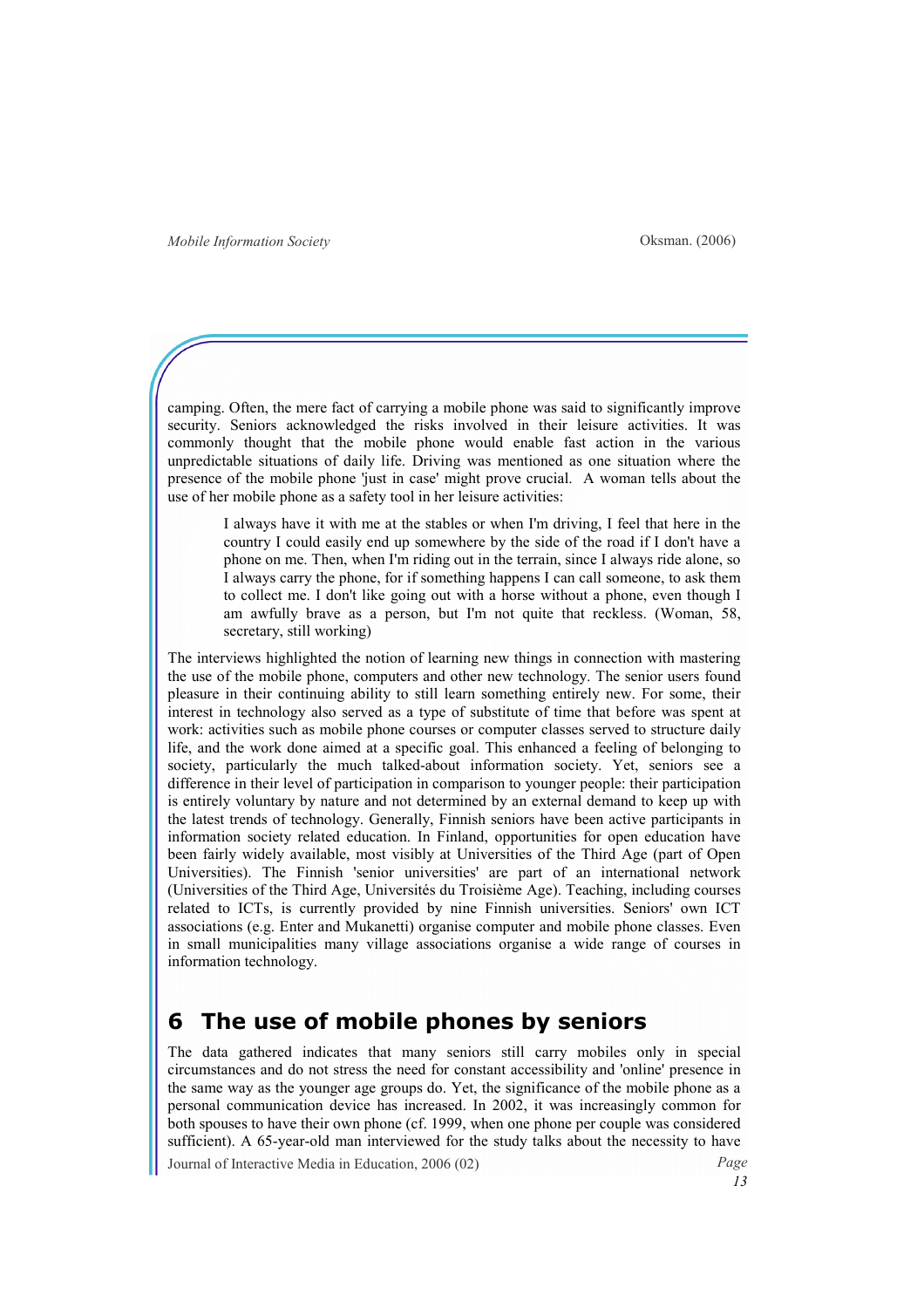separate mobile phones for him and his wife:

I: You wanted to get one for both, in order for people to reach . . .?

R: Sharing a phone these days is a bit like sharing a toothbrush, so . . . we both need our own. (Man 65, manager, retired)

Our data from 2002 shows that usage immediately after purchasing a mobile phone is characterised by caution. Inexperience as a mobile user is manifested for example in how the owner, rather than wearing the mobile phone at all times, only carries it on special occasions (the summer cabin phone phenomenon). Often, the user is not familiar with the mute option but will choose to have the phone turned off in public. Later, the mobile phone is assimilated into the activities of everyday life and the people are more inclined to take it with them as they leave the house. Still, the data features instances of online culture that are somewhat dissimilar to that of teenagers. Older people may for example feel more uneasy about the blurring of public and private spheres in mobile communication. For example some felt irritated about people discussing their private affairs on their mobiles in public places:

R: Nowadays people blabber all about their love life and health information and all their private experiences on the street. That's absolutely unintelligent.

I: You are not used to it even though it has been like that already for ten years or so?

R: No… I would rather go to speak to some quiet place with no traffic noise and people around me. (Man, 68, building contractor, retired)

Text messaging in particular has become a new way to stay in touch with grandchildren. With some respondents, text messaging actually constitutes the main use of the mobile phone. A retired Latin teacher related using text messages to send Latin sentences:

R: This mobile phone is a marvellous gadget, you can send short and concise messages in Latin and my ex-students answer me and they have asked me to correct their mistakes. So I've also sent out corrections through SMS. It is really very educational, you have to learn to formulate your message very briefly and concisely, without compromising the style. Quite unexpectedly, you could almost say this has become one of my most important hobbies in my retirement. (Man, 70, university teacher, retired)

According to the data, changes in life situations are likely to accelerate seniors' use of mobile communication. After the pressures of working life, contacts with friends and family often become more frequent. With the increased leisure time, hobbies and hobbyrelated relationships may also increase communication. The widowed informants talked about increased use of the mobile phone: they wanted to share their loneliness and anxiety with others who had gone through the same or other people close to them. In addition, the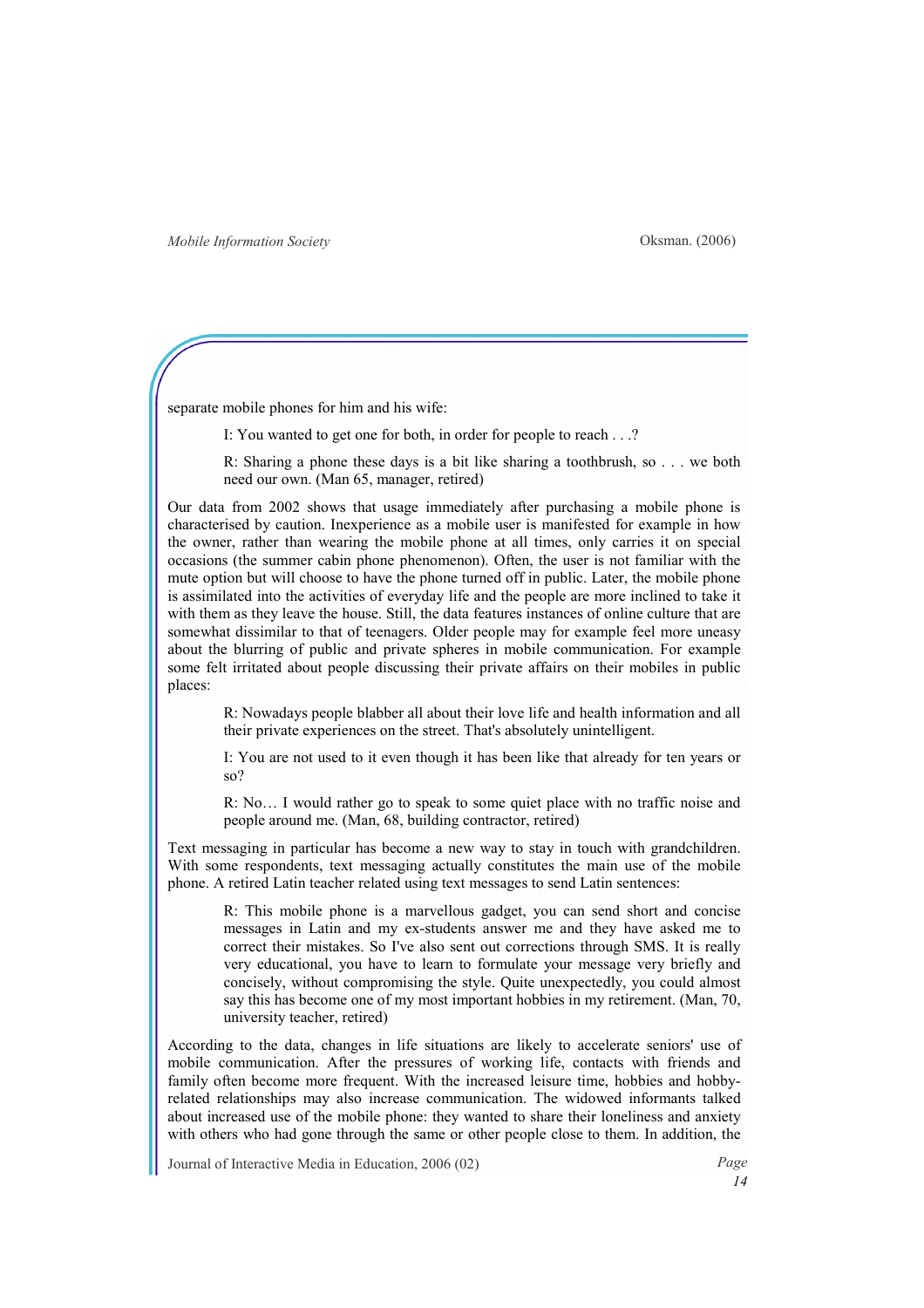mobile now functions more often as an instrument of fun communication. Some of the seniors were also inspired by MMS communication. In 2005 two woman friends were interviewed for the Mobile Visuality study. They discussed MMS communication between friends and family members. Both women were still actively working and had become grandmothers within the past year. One of the women had a son living abroad with his family with whom she maintains contact mostly through the mobile phone. In the extract, she contemplates the relationship between text and image.

Text alone doesn't do that much for me. Image is a different story. It brings real content, it brings the person close to you. When you see your grandchild in the picture it's completely different to them just writing to you that the baby is doing fine. I don't necessarily need pictures of my son or my daughter-in-law (laughter), but it would be great to get images of my grandchild every day for my phone. (Woman, journalist, 62, still working)

Young people have often been considered as pioneers of mobile phone and Internet use, as the age group that is the first to adopt the most recent mobile technologies and uses, with senior citizens following a few steps behind. According to the study, however, some seniors adopted the new solutions simultaneously with the young innovators, for example buying their first camera phones and beginning to use MMS at the same time as them (see Oksman, 2005).

The age group of seniors thus often has its own innovators who have an important social role in their circle of friends in the spread of new mobile devices and their uses. They are often mediators of information connected with mobile phones and computers: advice in the purchase of devices and in the choice of operator. Most do 'mobile and IT consulting' as volunteer work, teach the use of the mobile phone, the computer and the Internet to other people their age and, for instance, manage the affairs of elderly people. Seniors' ICT associations have networks of tutors and peer counsellors. The mobile peer counsellors make house calls, appear at fairs and provide phone assistance. Women in particular experience helping others as their responsibility. A 65-year-old mobile phone peer counsellor had this to say:

One lonely 80-year-old half-blind old lady called me and told me that she lives in a house in the middle of snow. The neighbours have bought her a computer and she uses it sometimes to write letters to her sisters, one of whom is living in Canada. Now, even though she presses 'save' and then' print' she only gets blank paper. She is so sad because she can hardly see anymore and she can't be in contact with her sisters. It was such a sad story, so I began to arrange some help for her. (Woman, 65, music teacher, retired)

## Life experience and technology

R: I suppose someone might ask me, why did I get the mobile or the computer or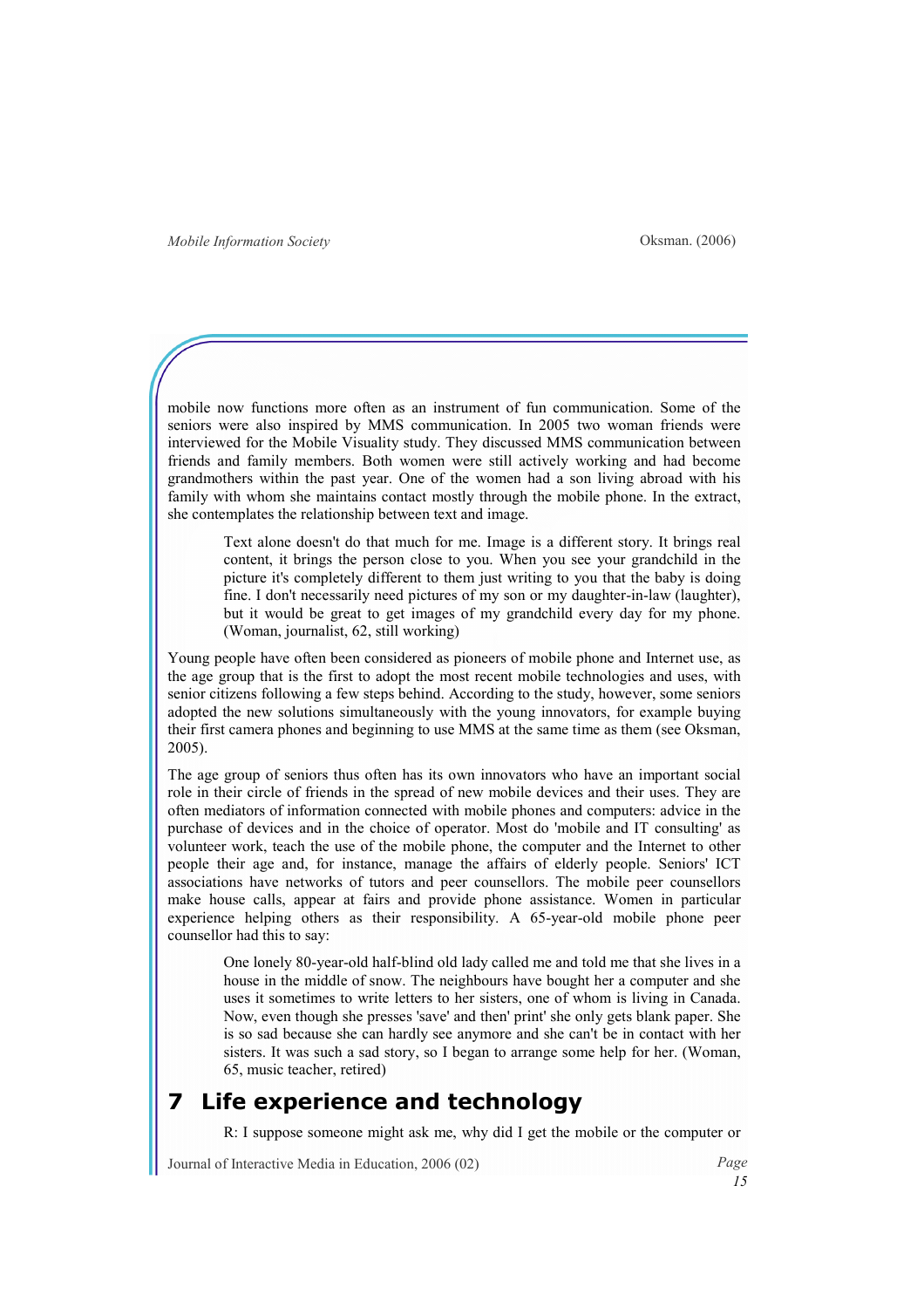the Internet. They're all technological gadgets that I've spent most of my life hating. Now it's an important hobby for me. I have noticed that this hobby takes up a bigger and bigger share of my time. I have sometimes wondered how six years ago I managed to have time for the duties of my position at the university. And I have come to the conclusion that at that time I did not have a mobile phone and a computer. I only had a word processor, which actually started my hobby with these electronic gadgets. (Man 70, university teacher, retired)

Life experiences often lead the seniors to conclude: 'You tended to think you were not going to have any use for such and such novelty, but many times I've ended up using the thing myself.' Seniors had generally got the mobile phone and computer after retirement and began learning it with no previous experience. The seniors see the Internet as a new and exciting world that they wanted to learn more about. According to the prevalent logic, 'It keeps your mind alert and helps to ward off dementia, when you keep your mind active.'

In general, seniors had acquired a computer with an Internet connection to their home 1) after a computer course (they wanted to learn about computers in general) or 2) inspired by a hobby (e.g. genealogy) (the expectancy of the computer and the Internet to serve as a tool in pursuing the hobby). The seniors wished for easier and more practical public administration service solutions for the mobile and the Internet. The development of technology has generated much material wealth in Finland; improvement in the general standard of living has had a positive effect on the age group's attitude to new technology. Most recently, the success story of Nokia has promoted a positive attitude to mobile phones. According to Castells and Himanen (2001, 89), Finland has been an exceptionally technology-optimistic country that has been among the first in the world to adopt the use of all things technological from the electric light to the telephone. The struggle to survive has been characteristic of the Finnish history. Technology has been seen as facilitating work and survival in a severe climate. The Finns' attitude to technology has been labelled highly practical: if a new technology has proved useful, it has been adopted without too much hesitation, which, in contrast, has often been strong in older and more favourably located European cultures (Castells & Himanen 2001, 89, 141−142; 148). Seniors have learned that various tools can make daily life easier:

Initially I thought, what are they thinking, a computer at a pharmacy: what use could it possibly be there? It would serve no purpose whatsoever. And now it's absolutely vital. Times change. I couldn't manage without it anymore, no question about it. (Woman, 60, pharmacist, still working)

Journal of Interactive Media in Education, 2006 (02) Page The seniors did, however, express criticism of the means of constructing the Finnish information society. According to them, the emphasis has been on the quantity rather than the quality and content of the technologies. The services provided by companies were seen as too expensive and too busy: for instance, the person sent to install the computer or the Internet connection did not have the time to discuss the seniors' questions. The informants also criticised the state authorities' boasting about high mobile phone penetration levels and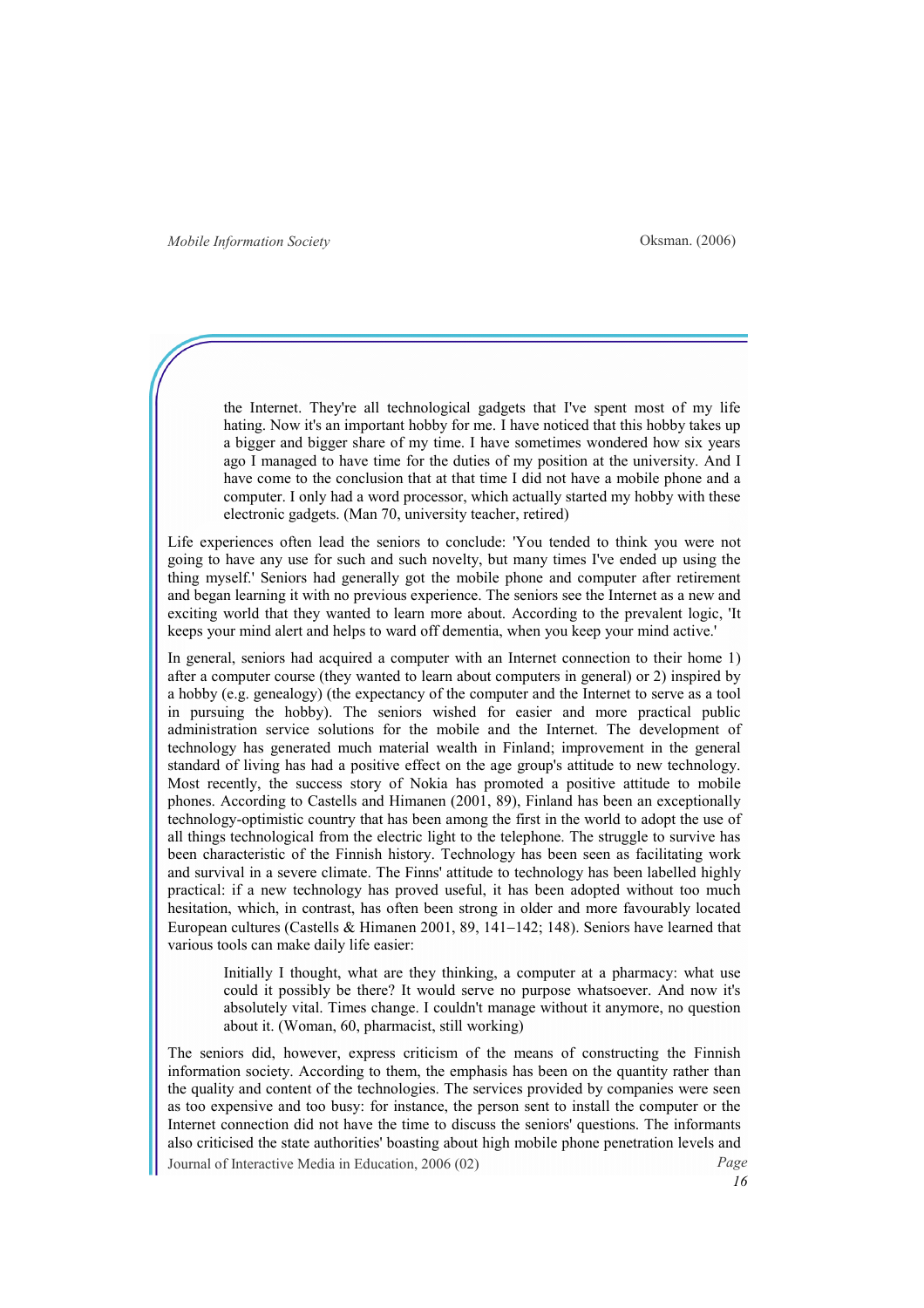Internet connection statistics while lacking both the means and the willingness to invest in an information society that would also function well at the grass-root level, in people's daily lives. The interviewees saw information technology as an essential part of the future elderly care system, mainly as a part of a self-help system for still active seniors, helping them to cope on their own for longer. However, the aspect of technology-mediation is also seen as a threat: heath care loses the warmth of human contact if online consultation is to become more frequent:

R: There will be a time when I will need some kind of home care service, when I won't be able to get the shopping home myself. I will have to arrange for home care service. I don't want to mobilise my daughters to something like that. So in that sense it's good to learn to use these technologies in good time, so when the time comes, it will be easy to order the services. (Man 70, enterpreneur, retired)

Seniors have their particular wishes concerning both mobile services and the features of devices. New information on seniors also introduces new challenges for product development with regard to devices, for example concerning the size of the display, keypad and the device itself. According to Aula (2005), designers should always explicitly involve older members of the population in the design process. Different methodologies can be used when involving seniors in the design process: focus groups, questionnaires, interviews, observational studies. Devices and services used by seniors should be clearer and simpler to use, but what is actually meant by clarity and simplicity in this context is best determined observing seniors' actual use of the devices. For instance, senior citizens' most typical problems with web browsers are associated with their lack of knowledge about related terminology or confusion associated with information seeking. Simplifying the user interfaces of services makes them easier to use for younger as well as older users (Aula 2005, 184).

The seniors who participated in the study required services that were necessary and suitable for them. However, today's seniors are not interested in products that carry a reference to their age (see also Östlund 1995; Östlund 1999). The age label of certain mobile services (e.g. the reminder) is not compatible with the modern image of the 'active senior': people remain capable of managing their affairs and pursuing an independent life long after retirement from working life. Instead, seniors are interested in services that promote their physical and mental well-being thus providing opportunities for a longer and healthier independent life.

# **Conclusion**

The research has shown that even though the mobile use of young people and seniors displays some similarities, mobile communication still has a very different significance in the daily lives of the two age groups. With young people in Finland, the communicative use of the device is highlighted, whereas seniors, at least in the early stages of mobile usage, appreciated the significance of the mobile phone as a tool to increase security. With both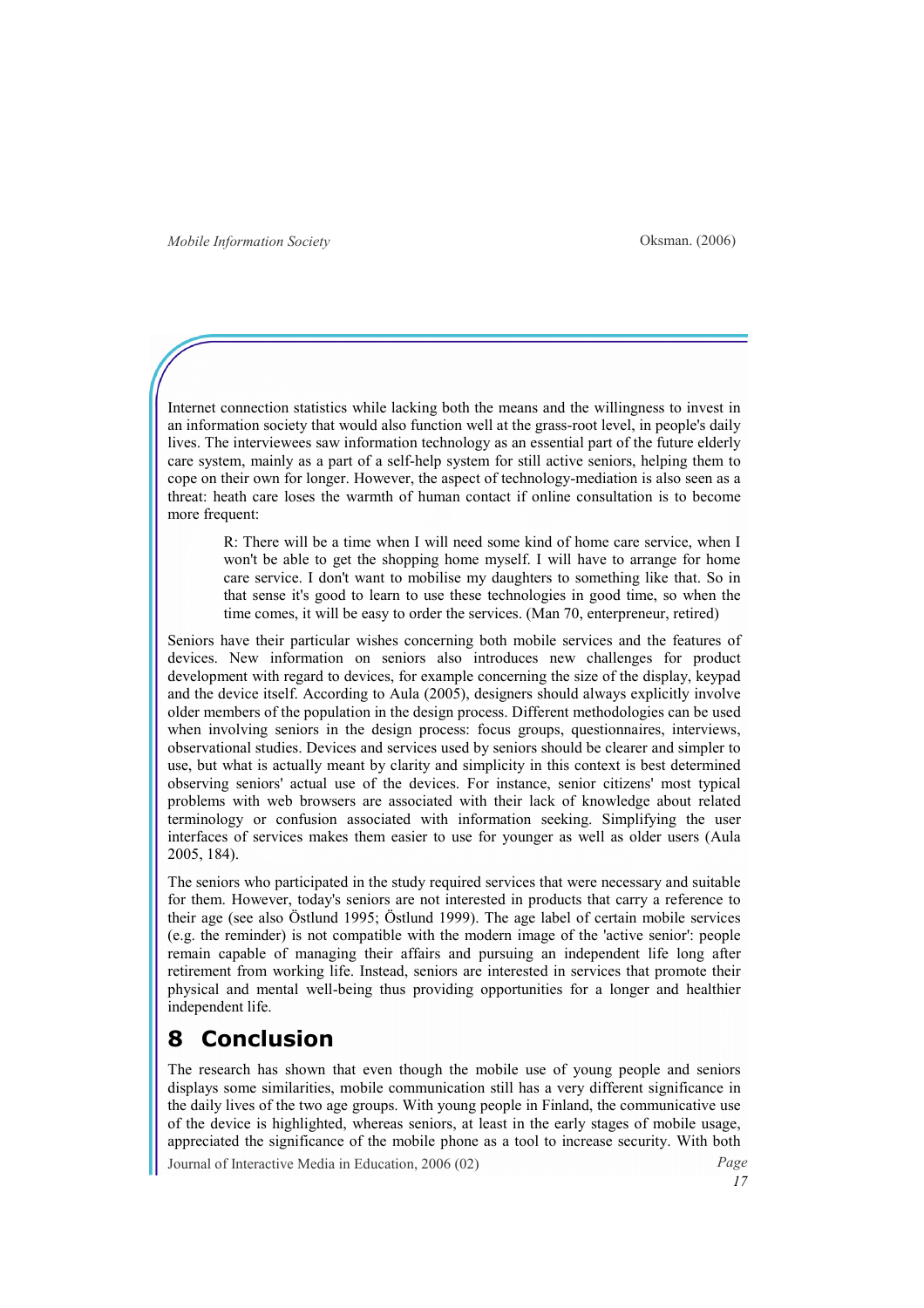age groups, friends and peer counsellors have proved to be good teachers of mobile use, as they are able to teach at a pace and with the methods best suited for the age group in question. As seniors are interested in the use of mobile services offered by various institutions of society, the significance of training in the use of technology increases, in order for the services to be available to as many people as possible. Training in mobile skills would also benefit many younger age groups as well.

### **Future directions**

As the population of industrial countries continues to age, the need for supporting independent living arrangements, a sense of community and life management increases. Wireless technologies related to care giving and support may offer a variety of different benefits in people's daily lives.

Learning the use of technology and the educational use of mobile technology are also essentially linked to questions of acceptability - mobile technologies must be such that people experience them as easy to use, useful and see them as producing additional value. In the future, mobile learning may incorporate an increasing amount of game-like features in this way, the entertainment value and aesthetic advances of other mobile services may serve to enhance the production of more appealing solutions for mobile learning.

Aside from questions of mobile learning, the ambient and omnipresent technology of tomorrow makes it necessary to study ethical questions regarding how, to what extent and what kinds of wireless technologies users are willing to accept as part of their daily lives.

Acknowledgements: I would like to thank various people for helpful comments on this paper. Especially I would like to thank Agnes Kukulska-Hulme, Ann Jones and Daisy Mwanza from Institute of Educational Technology at the Open University, Walton Hall.

### 10References

Aula, A. (2005) Studying User Strategies and Characteristics for Developing Web Search Interfaces. University of Tampere, Department of Computer Science. Dissertations in Interactive Technology, Number 3.

Blaikie, A. (1999) Ageing & Popular Culture. Cambridge: Cambridge University Press.

Bijker, W. E. (1992) Shaping Technology/Building Society: Studies in Sociotechnical Change. Cambridge: MIT Press.

Bijker, W.E., Hughes, T.P. and Pinch, T. (1987) The Social Construction of Technological Systems. Cambridge: MIT Press.

Buckingham, D. (2003) Media Education: Literacy, Learning and Contemporary Culture. Polity Press, Cambridge.

Journal of Interactive Media in Education, 2006 (02) Page Castells, M. (1997) An Introduction to the Information Age. City7, pp. 6-16.

18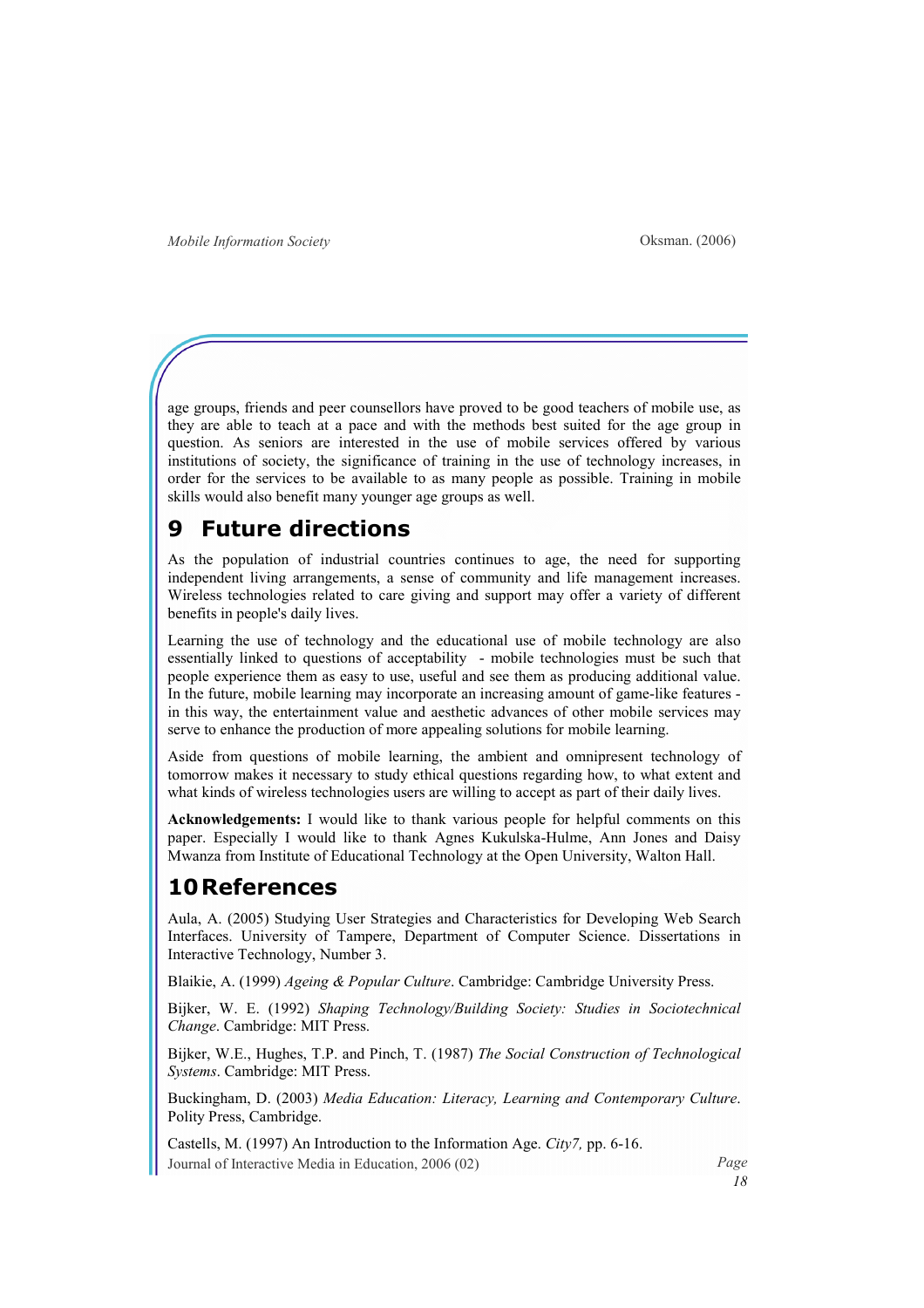Oksman. (2006)

Castells, M. & Himanen, P. (2001): The Finnish Model of the Information Society. Sitra Reports Series 17. Vantaa: Sitra.

Chivhanga, M. and Nicholas, D. (2002) Mobile Phones and the Teenagers in the United Kingdom. Centre for Information Behaviour and Evaluation of Research. Internal report. London: City University.

Drotner, K. (2000) Difference and Diversity: 'Trends in Young Danes' Media Uses', Media Culture and Society 22(2): 149-66.

Dunnewijk, T. & Hultén, S. (2006) A Brief History of Mobile Telecommunication in Europe. United Nations University Unu-Merit Working Paper Series 2006-034. Maastricht: United Nations University. Accessed online in November 2006 at http://www.merit.unu.edu/publications/wppdf/2006/wp2006-034.pdf

Jones, A., Kukulska-Hulme, A. and Mwanza, D. (2005) Portable Learning - Experiences with Mobile Devices. Journal of Interactive Media in Education, Special issue.

Harré, R. and Secord, P. (1972) The Explanation of Social Behaviour. Oxford: Blackwell.

Holloway, S.L. and Valentine, G. (2003) Cyberkids -Children in the Information Age. London and New York: RoutledgeFalmer.

Holstein, J.A. and Gubrium, J.F. (1995) The Active Interview. London: Sage.

Ito, M. (2001) Mobile phones, Japanese Youth, and the Re-placement of Social Contact. A Paper Presented at the Annual Meeting for the Society for the Social Studies of Science, November, Cambridge, Massachusetts.

Kaasinen, E. (2005) User Acceptance of Mobile Services -Value, Ease of Use, Trust and Ease of Adoption. VTT Information Technology, Helsinki.

Kasesniemi, E., and Rautiainen, P. (2003) Mobile Communication of Children and Teenagers in Finland. In Katz, J., and Aakhus, M. (eds.): Perpetual Contact: Mobile Communication, Private Talk and Public Performance. Cambridge: Cambridge University Press.

Kopomaa, T. (2000) City in Your Pocket: Birth of the Mobile Information Society. Helsinki: Gaudeamus.

Kopomaa, T. (2003) Ikääntyvien kännykän käyttö: etäviestintää kotoa ja kodin ulkopuolella (Use of the mobile phone among senior citizens: telecommunication in and out of the home). Publication by Centre of Expertise on Social Welfare in Southern Finland. Accessed online in April 2004 at: http://www.eso.fi/julkaisut/julkaisut/kannykkaartikkeli.rtf

Kynäslahti, H. and Seppälä, P. (2003) Mobile Learning. Finland: IT Press.

Lie, M. (1996) Gender in the image of technology, in: M. Lie and K.H. Sørensen (eds)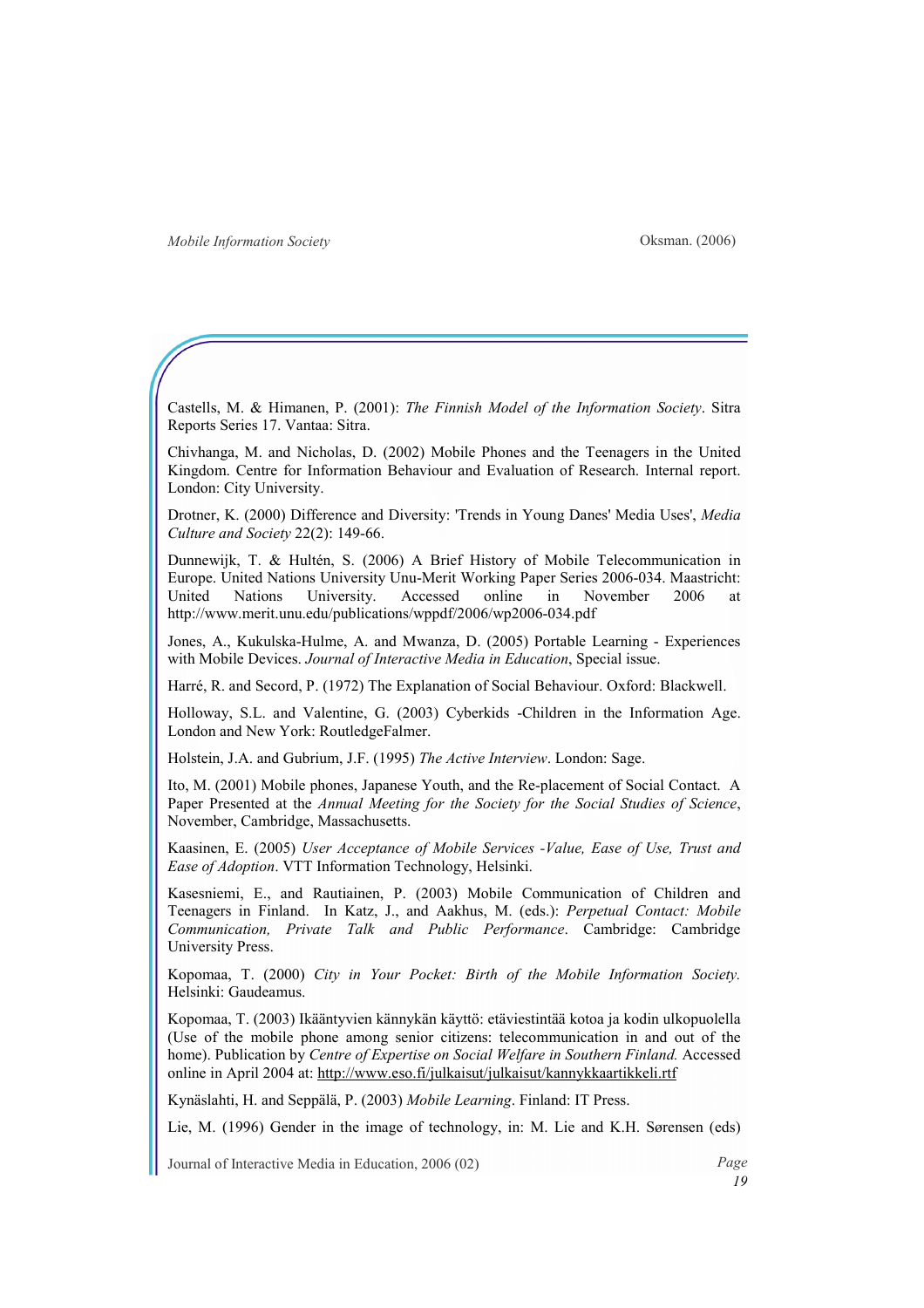Oksman. (2006)

Making Technology our Own? Domesticating Technology into Everyday Life. Oslo: Scandinavian University Press, 201-223.

Ling, R. and Haddon, L. (2002) Mobile telephony, mobility and the coordination of everyday life. In Katz, E. (ed.) Machines that Become Us. The Social Context of Personal Communication Technology. Transaction Publishers: New Brunswick and London.

Livingstone, S. (2002) Young People and New Media. Childhood and the Changing Media Environment. London: Sage.

Lorente, S. (2002) ed. Juventud y teléfonos móviles. Revista de estudios de Juventud, 57/2002, Madrid.

Masuda, Y. (1990) Managing in the Information Society: Releasing Synergy Japanese Style. Oxford: Blackwell, pp. 3-10.

Oksman, V. (2005) MMS and its early adopters in Finland. In Nyíri, K. (Ed.)  $\Lambda$  Sense of Place. The Mobile Information Society. Communications in the 21st Century. Vienna: Passagen Verlag.

Oksman, V. and Turtiainen, J. (2004) Mobile Communication as a Social Stage. The Meanings of Mobile Communication among Teenagers in Finland. New Media & Society, Vol 6 no 3. Sage: London.

Oksman, V. and Malinen, S. (2004) Mobile Communication in the everyday lives of Finnish senior citizens: The aspects of Safety, lifestyle and health. International Workshop on Mobile Technologies and Health: Benefits and Risks. Department of Economics, Society and Geography. Department of Mathematics and Computer Science, University of Udine. Udine (Italy) 7-8.

Oksman, V. and Rautiainen, P. (2002) "'Perhaps it is a body part' How the mobile phone became an organic part of the everyday lives of Finnish children and adolescents." In Machines that Become Us, edited by Katz, J. New Brunswick: Transaction Publishers.

Östlund, B. (1995) Gammal är äldst - en studie om teknik i äldre människors liv (A study of technology in the lives of ageing people). Linköping Studies in Arts and Science 129. Linköping: Linköpings universitet.

Östlund, B. (1999) Tekniska möjligheter & sociala begränsningar - om älder människors väg in i IT-samhället (Technological opportunities and social limitations: Ageing people's way to the information society). Stockholm: Hjälpmedelinstitutet.

Plant, S. (2000) On the Mobile: the effects of mobile telephones on social and individual life. Accessed online in March 2006 at: http://www.motorola.com/mot/doc/0/234\_MotDoc.pdf

Roos, J. P. (1985) Elämäntapaa etsimässä. Helsinki: Tutkijaliitto.